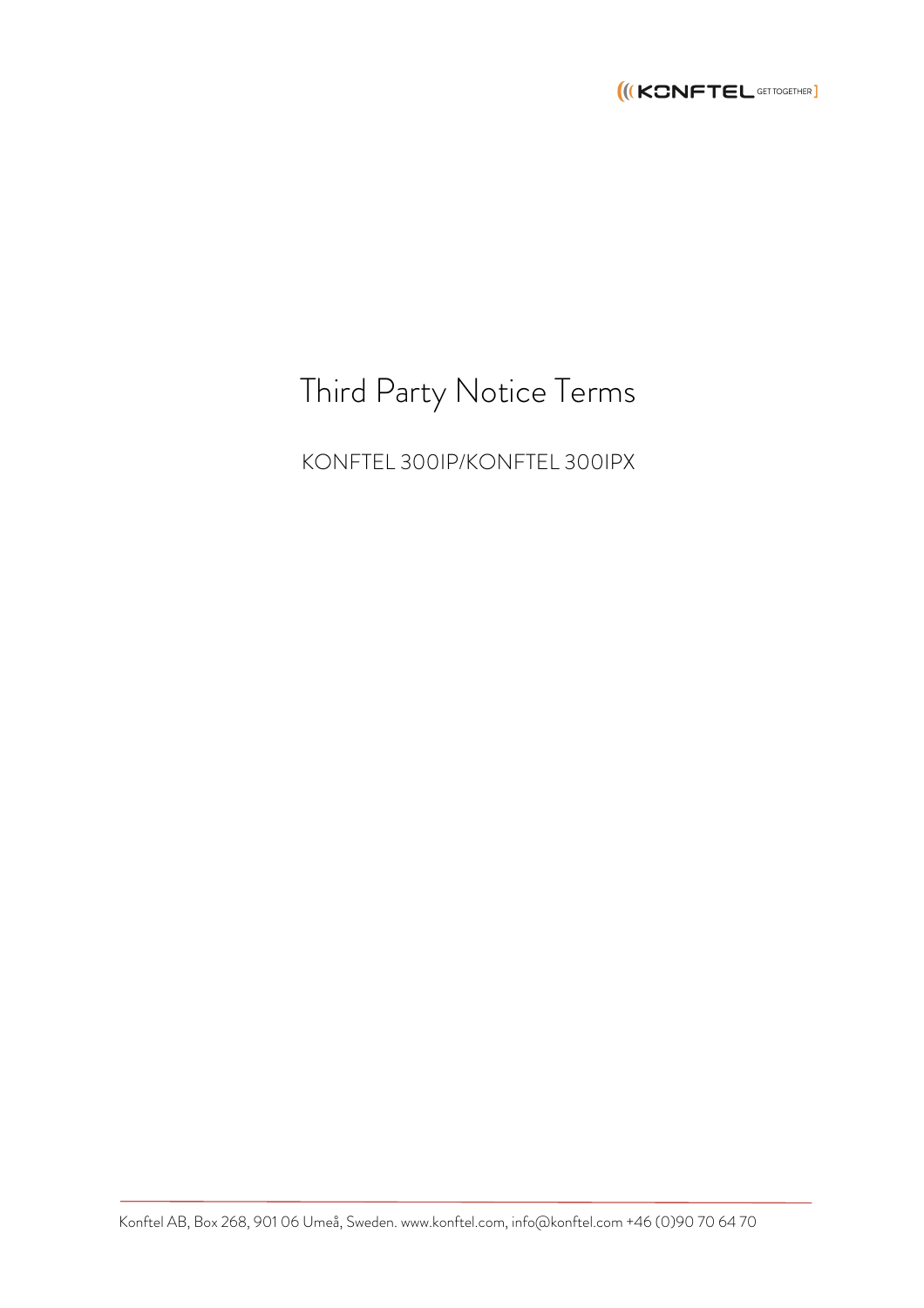

Open source licenses

Portions of the software includes software files subjected to certain open source license agreements. These open source software files are subject to the notices and additional terms and conditions that are stated below.

Until the date that is three years after you acquired the software you may obtain a copy of the source code corresponding to the binaries for GPL-licensed file by sending a request to support@konftel.com or visit www.konftel.com for additional information.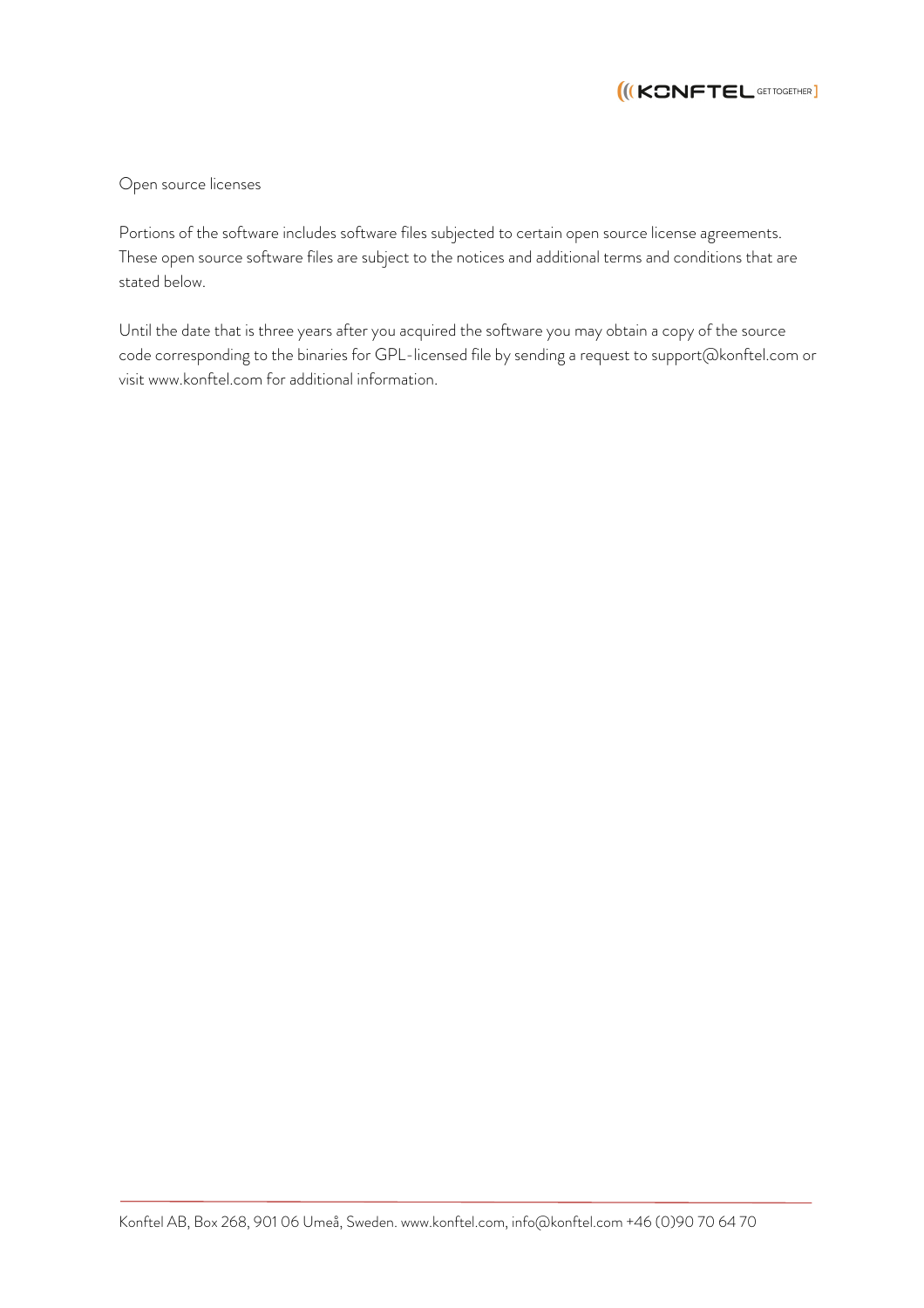

GPL v2 license

# GNU GENERAL PUBLIC LICENSE Version 2, June 1991

Copyright (C) 1989, 1991 Free Software Foundation, Inc. 59 Temple Place, Suite 330, Boston, MA 02111-1307 USA Everyone is permitted to copy and distribute verbatim copies of this license document, but changing it is not allowed.

#### Preamble

 The licenses for most software are designed to take away your freedom to share and change it. By contrast, the GNU General Public License is intended to guarantee your freedom to share and change free software--to make sure the software is free for all its users. This General Public License applies to most of the Free Software Foundation's software and to any other program whose authors commit to using it. (Some other Free Software Foundation software is covered by the GNU Library General Public License instead.) You can apply it to your programs, too.

 When we speak of free software, we are referring to freedom, not price. Our General Public Licenses are designed to make sure that you have the freedom to distribute copies of free software (and charge for this service if you wish), that you receive source code or can get it if you want it, that you can change the software or use pieces of it in new free programs; and that you know you can do these things.

 To protect your rights, we need to make restrictions that forbid anyone to deny you these rights or to ask you to surrender the rights. These restrictions translate to certain responsibilities for you if you distribute copies of the software, or if you modify it.

 For example, if you distribute copies of such a program, whether gratis or for a fee, you must give the recipients all the rights that you have. You must make sure that they, too, receive or can get the source code. And you must show them these terms so they know their rights.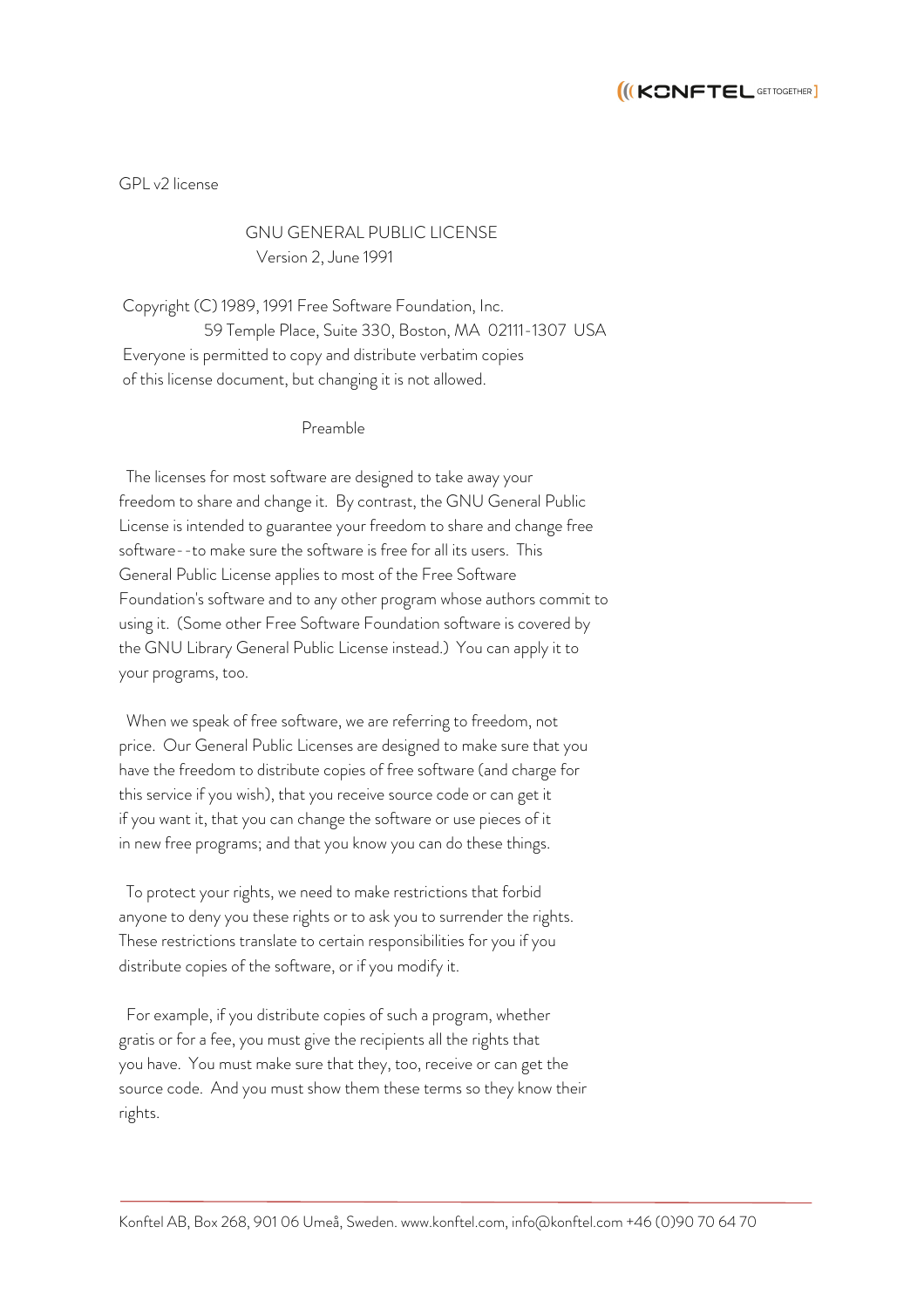

 We protect your rights with two steps: (1) copyright the software, and (2) offer you this license which gives you legal permission to copy, distribute and/or modify the software.

 Also, for each author's protection and ours, we want to make certain that everyone understands that there is no warranty for this free software. If the software is modified by someone else and passed on, we want its recipients to know that what they have is not the original, so that any problems introduced by others will not reflect on the original authors' reputations.

 Finally, any free program is threatened constantly by software patents. We wish to avoid the danger that redistributors of a free program will individually obtain patent licenses, in effect making the program proprietary. To prevent this, we have made it clear that any patent must be licensed for everyone's free use or not licensed at all.

 The precise terms and conditions for copying, distribution and modification follow.

## GNU GENERAL PUBLIC LICENSE TERMS AND CONDITIONS FOR COPYING, DISTRIBUTION AND MODIFICATION

 0. This License applies to any program or other work which contains a notice placed by the copyright holder saying it may be distributed under the terms of this General Public License. The "Program", below, refers to any such program or work, and a "work based on the Program" means either the Program or any derivative work under copyright law: that is to say, a work containing the Program or a portion of it, either verbatim or with modifications and/or translated into another language. (Hereinafter, translation is included without limitation in the term "modification".) Each licensee is addressed as "you".

Activities other than copying, distribution and modification are not covered by this License; they are outside its scope. The act of running the Program is not restricted, and the output from the Program is covered only if its contents constitute a work based on the Program (independent of having been made by running the Program). Whether that is true depends on what the Program does.

1. You may copy and distribute verbatim copies of the Program's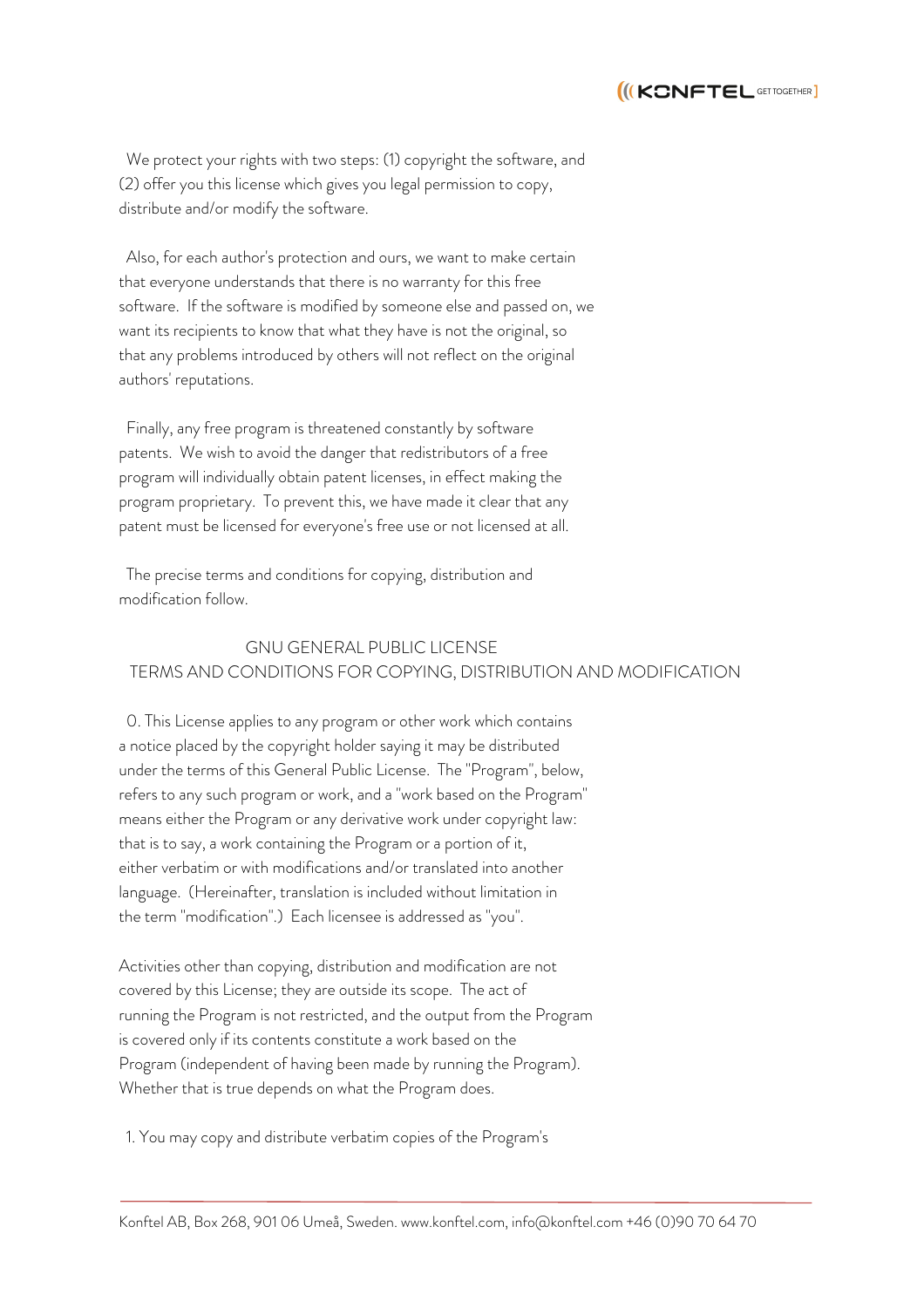

source code as you receive it, in any medium, provided that you conspicuously and appropriately publish on each copy an appropriate copyright notice and disclaimer of warranty; keep intact all the notices that refer to this License and to the absence of any warranty; and give any other recipients of the Program a copy of this License along with the Program.

You may charge a fee for the physical act of transferring a copy, and you may at your option offer warranty protection in exchange for a fee.

 2. You may modify your copy or copies of the Program or any portion of it, thus forming a work based on the Program, and copy and distribute such modifications or work under the terms of Section 1 above, provided that you also meet all of these conditions:

 a) You must cause the modified files to carry prominent notices stating that you changed the files and the date of any change.

 b) You must cause any work that you distribute or publish, that in whole or in part contains or is derived from the Program or any part thereof, to be licensed as a whole at no charge to all third parties under the terms of this License.

 c) If the modified program normally reads commands interactively when run, you must cause it, when started running for such interactive use in the most ordinary way, to print or display an announcement including an appropriate copyright notice and a notice that there is no warranty (or else, saying that you provide a warranty) and that users may redistribute the program under these conditions, and telling the user how to view a copy of this License. (Exception: if the Program itself is interactive but does not normally print such an announcement, your work based on the Program is not required to print an announcement.)

These requirements apply to the modified work as a whole. If identifiable sections of that work are not derived from the Program, and can be reasonably considered independent and separate works in themselves, then this License, and its terms, do not apply to those sections when you distribute them as separate works. But when you distribute the same sections as part of a whole which is a work based on the Program, the distribution of the whole must be on the terms of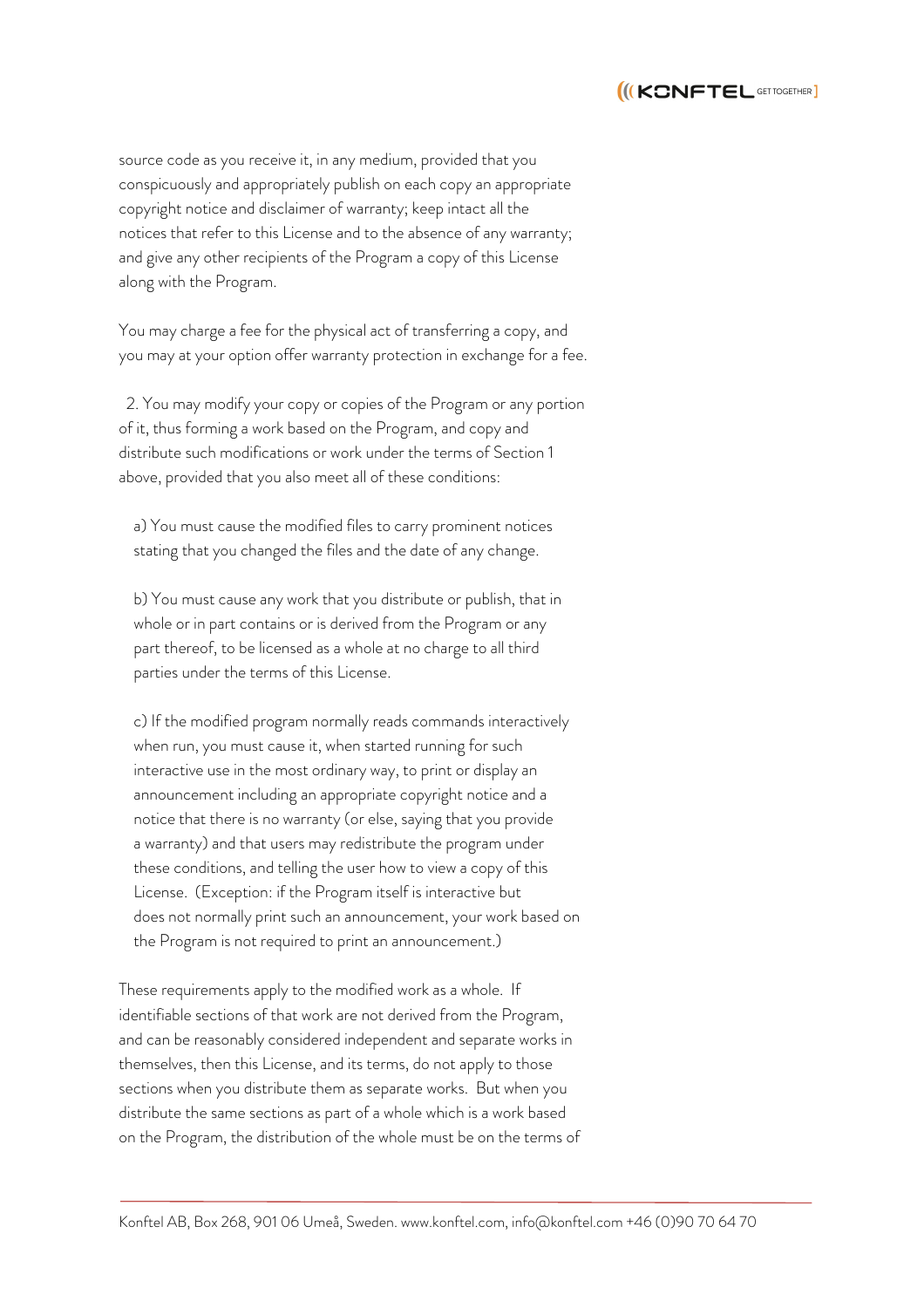

this License, whose permissions for other licensees extend to the entire whole, and thus to each and every part regardless of who wrote it.

Thus, it is not the intent of this section to claim rights or contest your rights to work written entirely by you; rather, the intent is to exercise the right to control the distribution of derivative or collective works based on the Program.

In addition, mere aggregation of another work not based on the Program with the Program (or with a work based on the Program) on a volume of a storage or distribution medium does not bring the other work under the scope of this License.

 3. You may copy and distribute the Program (or a work based on it, under Section 2) in object code or executable form under the terms of Sections 1 and 2 above provided that you also do one of the following:

 a) Accompany it with the complete corresponding machine-readable source code, which must be distributed under the terms of Sections 1 and 2 above on a medium customarily used for software interchange; or,

 b) Accompany it with a written offer, valid for at least three years, to give any third party, for a charge no more than your cost of physically performing source distribution, a complete machine-readable copy of the corresponding source code, to be distributed under the terms of Sections 1 and 2 above on a medium customarily used for software interchange; or,

 c) Accompany it with the information you received as to the offer to distribute corresponding source code. (This alternative is allowed only for noncommercial distribution and only if you received the program in object code or executable form with such an offer, in accord with Subsection b above.)

The source code for a work means the preferred form of the work for making modifications to it. For an executable work, complete source code means all the source code for all modules it contains, plus any associated interface definition files, plus the scripts used to control compilation and installation of the executable. However, as a special exception, the source code distributed need not include anything that is normally distributed (in either source or binary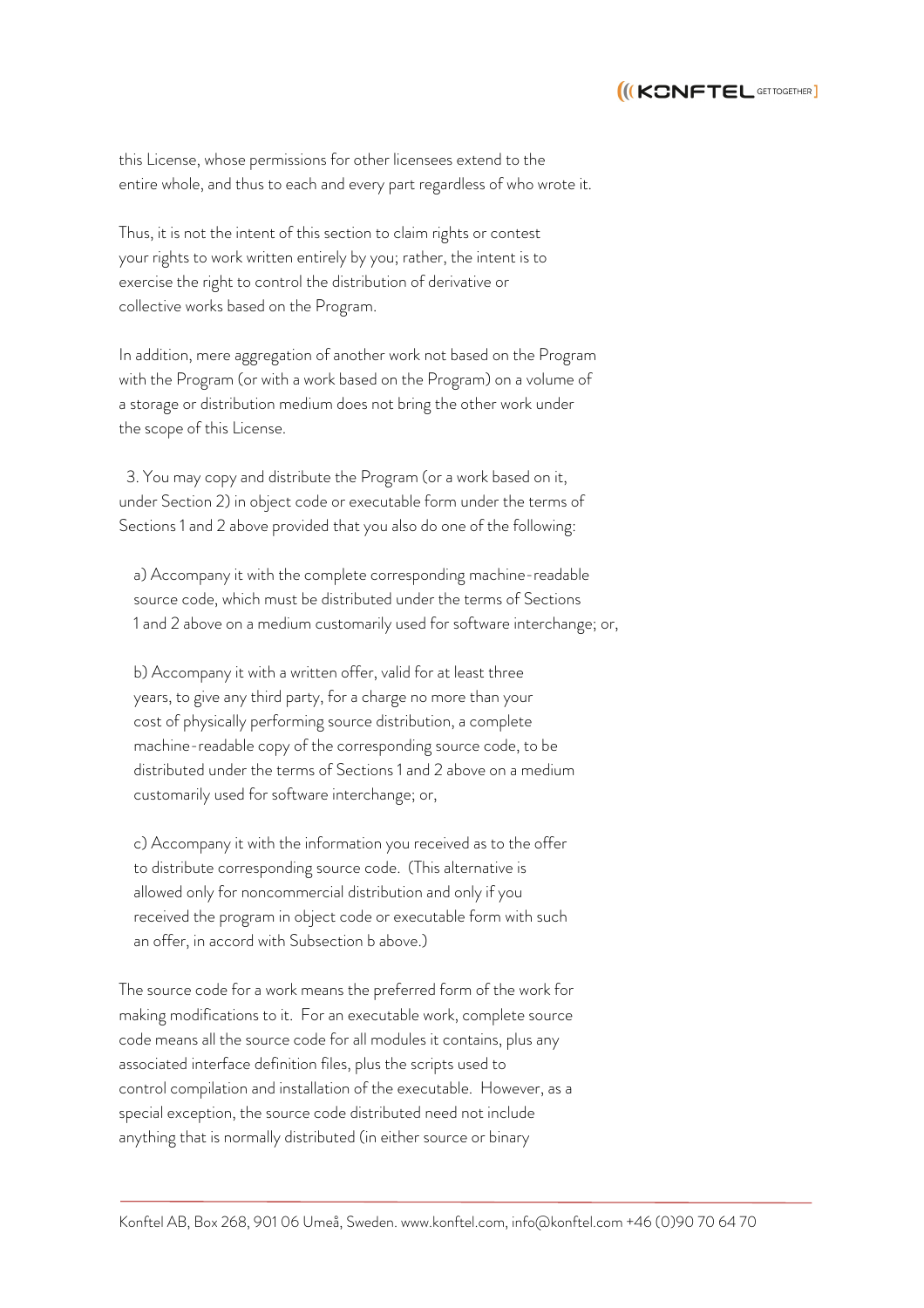

form) with the major components (compiler, kernel, and so on) of the operating system on which the executable runs, unless that component itself accompanies the executable.

If distribution of executable or object code is made by offering access to copy from a designated place, then offering equivalent access to copy the source code from the same place counts as distribution of the source code, even though third parties are not compelled to copy the source along with the object code.

 4. You may not copy, modify, sublicense, or distribute the Program except as expressly provided under this License. Any attempt otherwise to copy, modify, sublicense or distribute the Program is void, and will automatically terminate your rights under this License. However, parties who have received copies, or rights, from you under this License will not have their licenses terminated so long as such parties remain in full compliance.

 5. You are not required to accept this License, since you have not signed it. However, nothing else grants you permission to modify or distribute the Program or its derivative works. These actions are prohibited by law if you do not accept this License. Therefore, by modifying or distributing the Program (or any work based on the Program), you indicate your acceptance of this License to do so, and all its terms and conditions for copying, distributing or modifying the Program or works based on it.

 6. Each time you redistribute the Program (or any work based on the Program), the recipient automatically receives a license from the original licensor to copy, distribute or modify the Program subject to these terms and conditions. You may not impose any further restrictions on the recipients' exercise of the rights granted herein. You are not responsible for enforcing compliance by third parties to this License.

 7. If, as a consequence of a court judgment or allegation of patent infringement or for any other reason (not limited to patent issues), conditions are imposed on you (whether by court order, agreement or otherwise) that contradict the conditions of this License, they do not excuse you from the conditions of this License. If you cannot distribute so as to satisfy simultaneously your obligations under this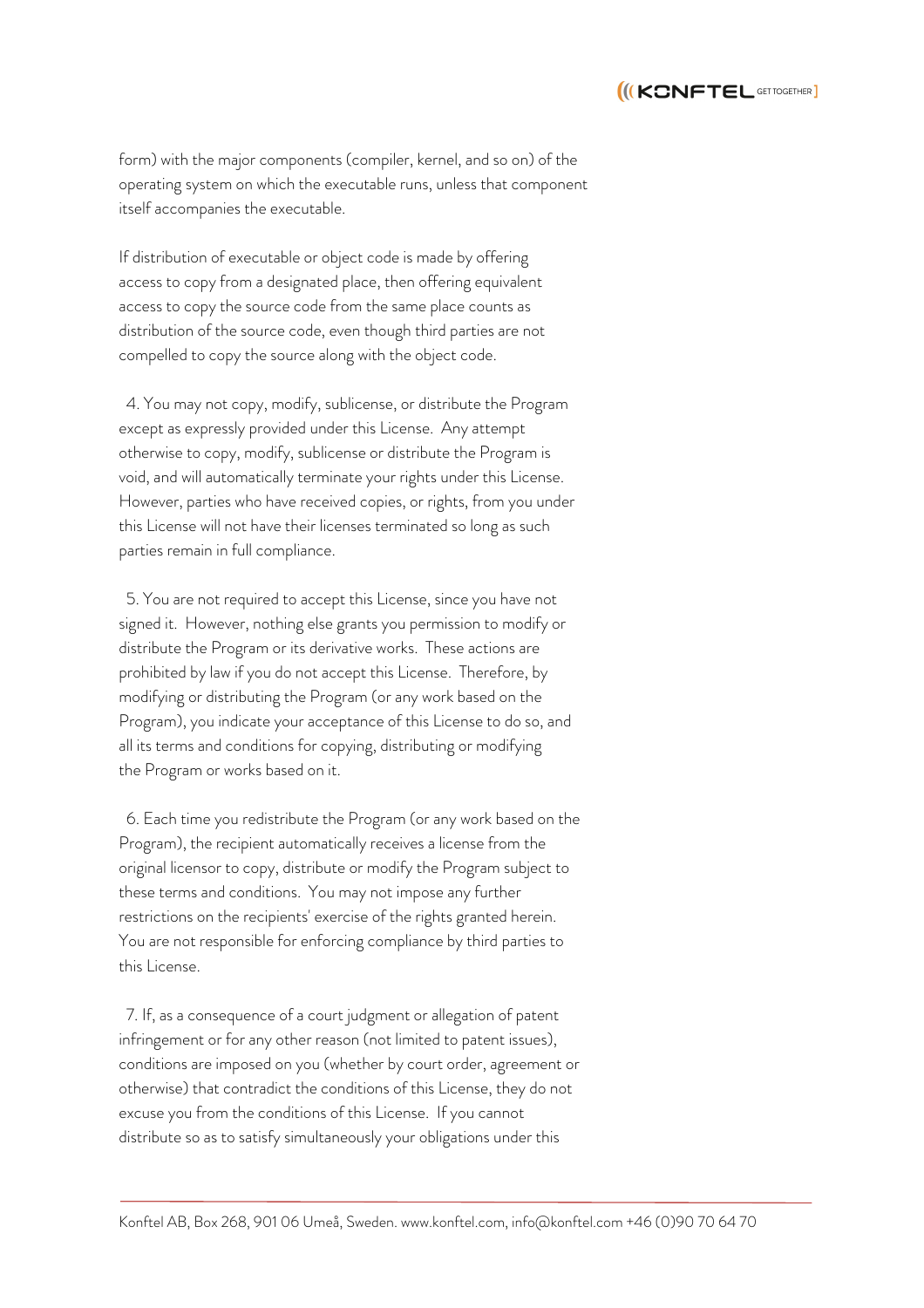

License and any other pertinent obligations, then as a consequence you may not distribute the Program at all. For example, if a patent license would not permit royalty-free redistribution of the Program by all those who receive copies directly or indirectly through you, then the only way you could satisfy both it and this License would be to refrain entirely from distribution of the Program.

If any portion of this section is held invalid or unenforceable under any particular circumstance, the balance of the section is intended to apply and the section as a whole is intended to apply in other circumstances.

It is not the purpose of this section to induce you to infringe any patents or other property right claims or to contest validity of any such claims; this section has the sole purpose of protecting the integrity of the free software distribution system, which is implemented by public license practices. Many people have made generous contributions to the wide range of software distributed through that system in reliance on consistent application of that system; it is up to the author/donor to decide if he or she is willing to distribute software through any other system and a licensee cannot impose that choice.

This section is intended to make thoroughly clear what is believed to be a consequence of the rest of this License.

 8. If the distribution and/or use of the Program is restricted in certain countries either by patents or by copyrighted interfaces, the original copyright holder who places the Program under this License may add an explicit geographical distribution limitation excluding those countries, so that distribution is permitted only in or among countries not thus excluded. In such case, this License incorporates the limitation as if written in the body of this License.

 9. The Free Software Foundation may publish revised and/or new versions of the General Public License from time to time. Such new versions will be similar in spirit to the present version, but may differ in detail to address new problems or concerns.

Each version is given a distinguishing version number. If the Program specifies a version number of this License which applies to it and "any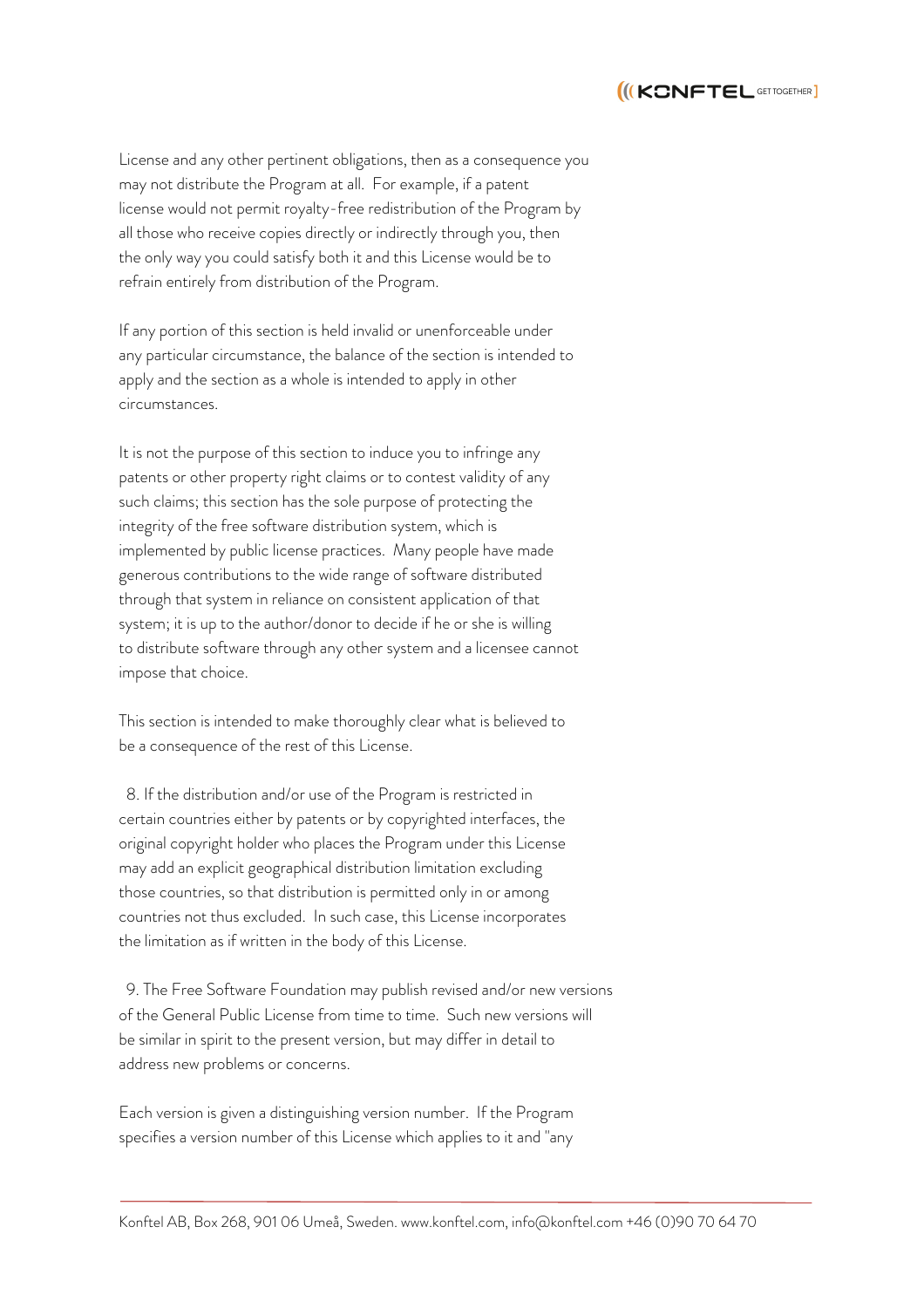

later version", you have the option of following the terms and conditions either of that version or of any later version published by the Free Software Foundation. If the Program does not specify a version number of this License, you may choose any version ever published by the Free Software Foundation.

 10. If you wish to incorporate parts of the Program into other free programs whose distribution conditions are different, write to the author to ask for permission. For software which is copyrighted by the Free Software Foundation, write to the Free Software Foundation; we sometimes make exceptions for this. Our decision will be guided by the two goals of preserving the free status of all derivatives of our free software and of promoting the sharing and reuse of software generally.

## NO WARRANTY

 11. BECAUSE THE PROGRAM IS LICENSED FREE OF CHARGE, THERE IS NO WARRANTY FOR THE PROGRAM, TO THE EXTENT PERMITTED BY APPLICABLE LAW. EXCEPT WHEN OTHERWISE STATED IN WRITING THE COPYRIGHT HOLDERS AND/OR OTHER PARTIES PROVIDE THE PROGRAM "AS IS" WITHOUT WARRANTY OF ANY KIND, EITHER EXPRESSED OR IMPLIED, INCLUDING, BUT NOT LIMITED TO, THE IMPLIED WARRANTIES OF MERCHANTABILITY AND FITNESS FOR A PARTICULAR PURPOSE. THE ENTIRE RISK AS TO THE QUALITY AND PERFORMANCE OF THE PROGRAM IS WITH YOU. SHOULD THE PROGRAM PROVE DEFECTIVE, YOU ASSUME THE COST OF ALL NECESSARY SERVICING, REPAIR OR CORRECTION.

 12. IN NO EVENT UNLESS REQUIRED BY APPLICABLE LAW OR AGREED TO IN WRITING WILL ANY COPYRIGHT HOLDER, OR ANY OTHER PARTY WHO MAY MODIFY AND/OR REDISTRIBUTE THE PROGRAM AS PERMITTED ABOVE, BE LIABLE TO YOU FOR DAMAGES, INCLUDING ANY GENERAL, SPECIAL, INCIDENTAL OR CONSEQUENTIAL DAMAGES ARISING

OUT OF THE USE OR INABILITY TO USE THE PROGRAM (INCLUDING BUT NOT LIMITED TO LOSS OF DATA OR DATA BEING RENDERED INACCURATE OR LOSSES SUSTAINED BY YOU OR THIRD PARTIES OR A FAILURE OF THE PROGRAM TO OPERATE WITH ANY OTHER

PROGRAMS), EVEN IF SUCH HOLDER OR OTHER PARTY HAS BEEN ADVISED OF THE POSSIBILITY OF SUCH DAMAGES.

## END OF TERMS AND CONDITIONS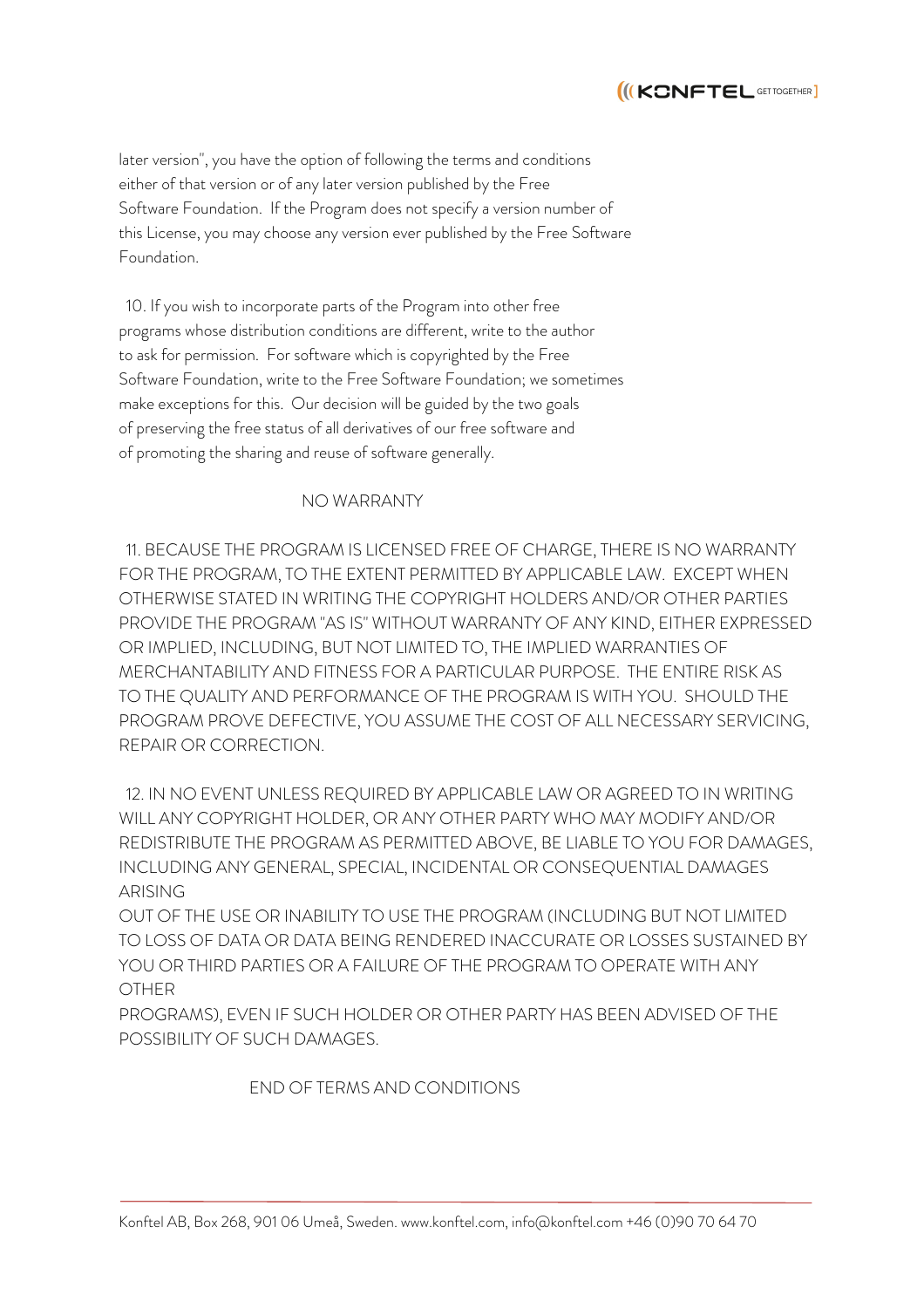

#### How to Apply These Terms to Your New Programs

 If you develop a new program, and you want it to be of the greatest possible use to the public, the best way to achieve this is to make it free software which everyone can redistribute and change under these terms.

 To do so, attach the following notices to the program. It is safest to attach them to the start of each source file to most effectively convey the exclusion of warranty; and each file should have at least the "copyright" line and a pointer to where the full notice is found.

## Copyright (C)

 This program is free software; you can redistribute it and/or modify it under the terms of the GNU General Public License as published by the Free Software Foundation; either version 2 of the License, or (at your option) any later version.

 This program is distributed in the hope that it will be useful, but WITHOUT ANY WARRANTY; without even the implied warranty of MERCHANTABILITY or FITNESS FOR A PARTICULAR PURPOSE. See the GNU General Public License for more details.

 You should have received a copy of the GNU General Public License along with this program; if not, write to the Free Software Foundation, Inc., 59 Temple Place, Suite 330, Boston, MA 02111-1307 USA

Also add information on how to contact you by electronic and paper mail.

If the program is interactive, make it output a short notice like this when it starts in an interactive mode:

 Gnomovision version 69, Copyright (C) year name of author Gnomovision comes with ABSOLUTELY NO WARRANTY; for details type `show w'. This is free software, and you are welcome to redistribute it under certain conditions; type `show c' for details.

The hypothetical commands `show w' and `show c' should show the appropriate parts of the General Public License. Of course, the commands you use may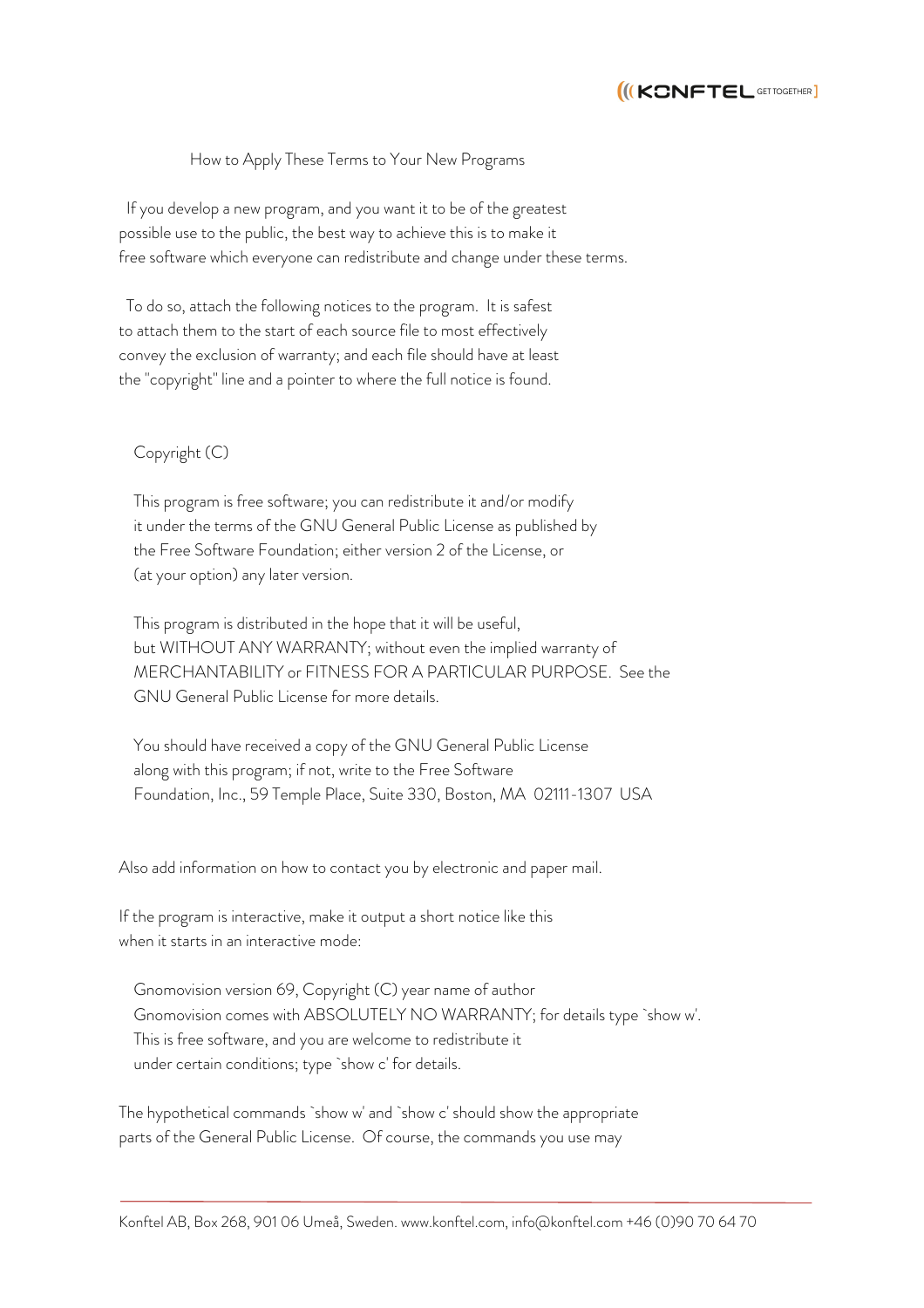

be called something other than `show w' and `show c'; they could even be mouse-clicks or menu items--whatever suits your program.

You should also get your employer (if you work as a programmer) or your school, if any, to sign a "copyright disclaimer" for the program, if necessary. Here is a sample; alter the names:

 Yoyodyne, Inc., hereby disclaims all copyright interest in the program `Gnomovision' (which makes passes at compilers) written by James Hacker.

 , 1 April 1989 Ty Coon, President of Vice

This General Public License does not permit incorporating your program into proprietary programs. If your program is a subroutine library, you may consider it more useful to permit linking proprietary applications with the library. If this is what you want to do, use the GNU Library General Public License instead of this License.

 $GCRV21$ 

 GNU LESSER GENERAL PUBLIC LICENSE Version 2.1, February 1999

Copyright (C) 1991, 1999 Free Software Foundation, Inc. 59 Temple Place, Suite 330, Boston, MA 02111-1307 USA Everyone is permitted to copy and distribute verbatim copies of this license document, but changing it is not allowed.

[This is the first released version of the Lesser GPL. It also counts as the successor of the GNU Library Public License, version 2, hence the version number 2.1.]

#### Preamble

 The licenses for most software are designed to take away your freedom to share and change it. By contrast, the GNU General Public Licenses are intended to guarantee your freedom to share and change free software--to make sure the software is free for all its users.

This license, the Lesser General Public License, applies to some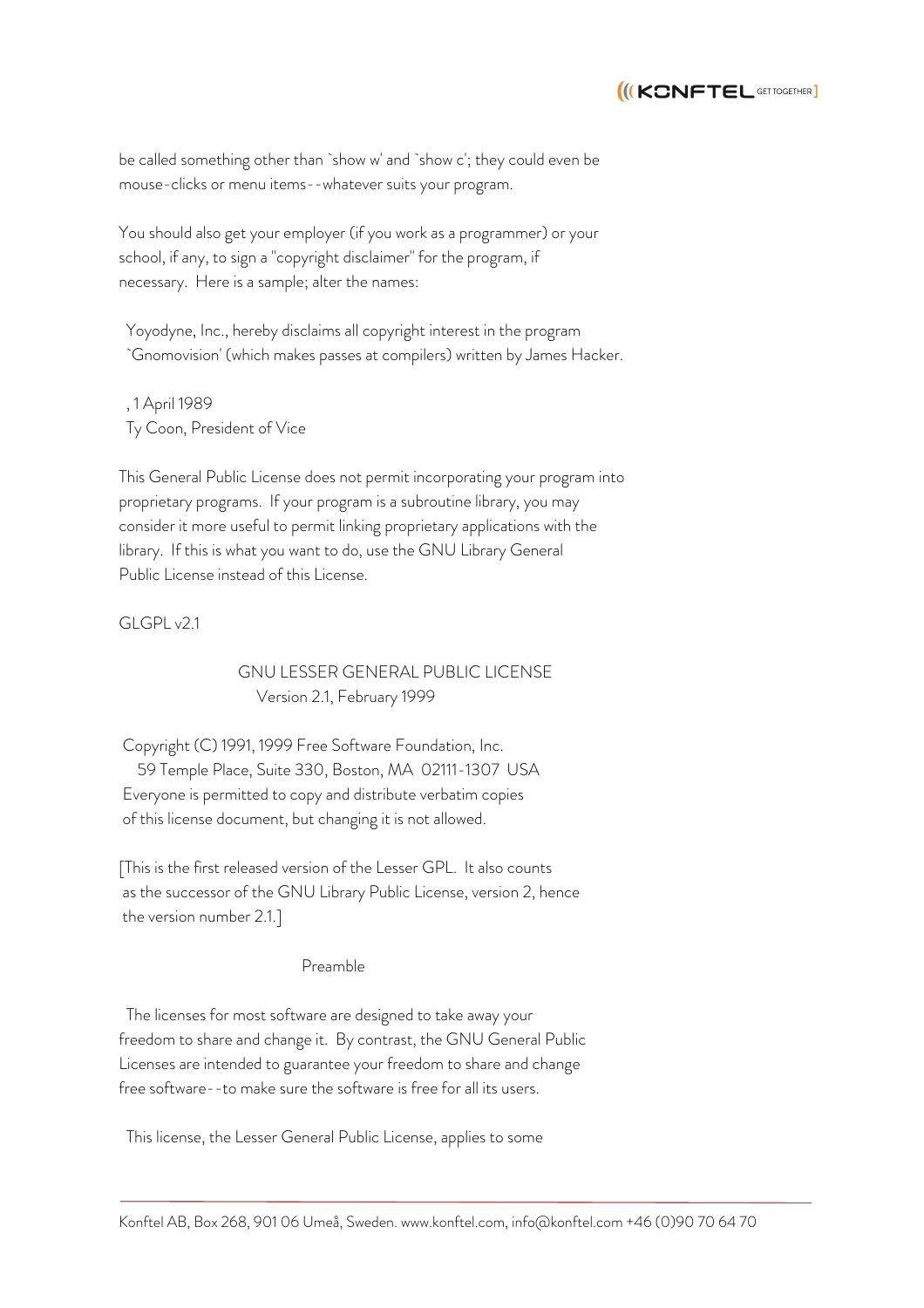

specially designated software packages--typically libraries--of the Free Software Foundation and other authors who decide to use it. You can use it too, but we suggest you first think carefully about whether this license or the ordinary General Public License is the better strategy to use in any particular case, based on the explanations below.

 When we speak of free software, we are referring to freedom of use, not price. Our General Public Licenses are designed to make sure that you have the freedom to distribute copies of free software (and charge for this service if you wish); that you receive source code or can get it if you want it; that you can change the software and use pieces of it in new free programs; and that you are informed that you can do these things.

 To protect your rights, we need to make restrictions that forbid distributors to deny you these rights or to ask you to surrender these rights. These restrictions translate to certain responsibilities for you if you distribute copies of the library or if you modify it.

 For example, if you distribute copies of the library, whether gratis or for a fee, you must give the recipients all the rights that we gave you. You must make sure that they, too, receive or can get the source code. If you link other code with the library, you must provide complete object files to the recipients, so that they can relink them with the library after making changes to the library and recompiling it. And you must show them these terms so they know their rights.

 We protect your rights with a two-step method: (1) we copyright the library, and (2) we offer you this license, which gives you legal permission to copy, distribute and/or modify the library.

 To protect each distributor, we want to make it very clear that there is no warranty for the free library. Also, if the library is modified by someone else and passed on, the recipients should know that what they have is not the original version, so that the original author's reputation will not be affected by problems that might be introduced by others.

 Finally, software patents pose a constant threat to the existence of any free program. We wish to make sure that a company cannot effectively restrict the users of a free program by obtaining a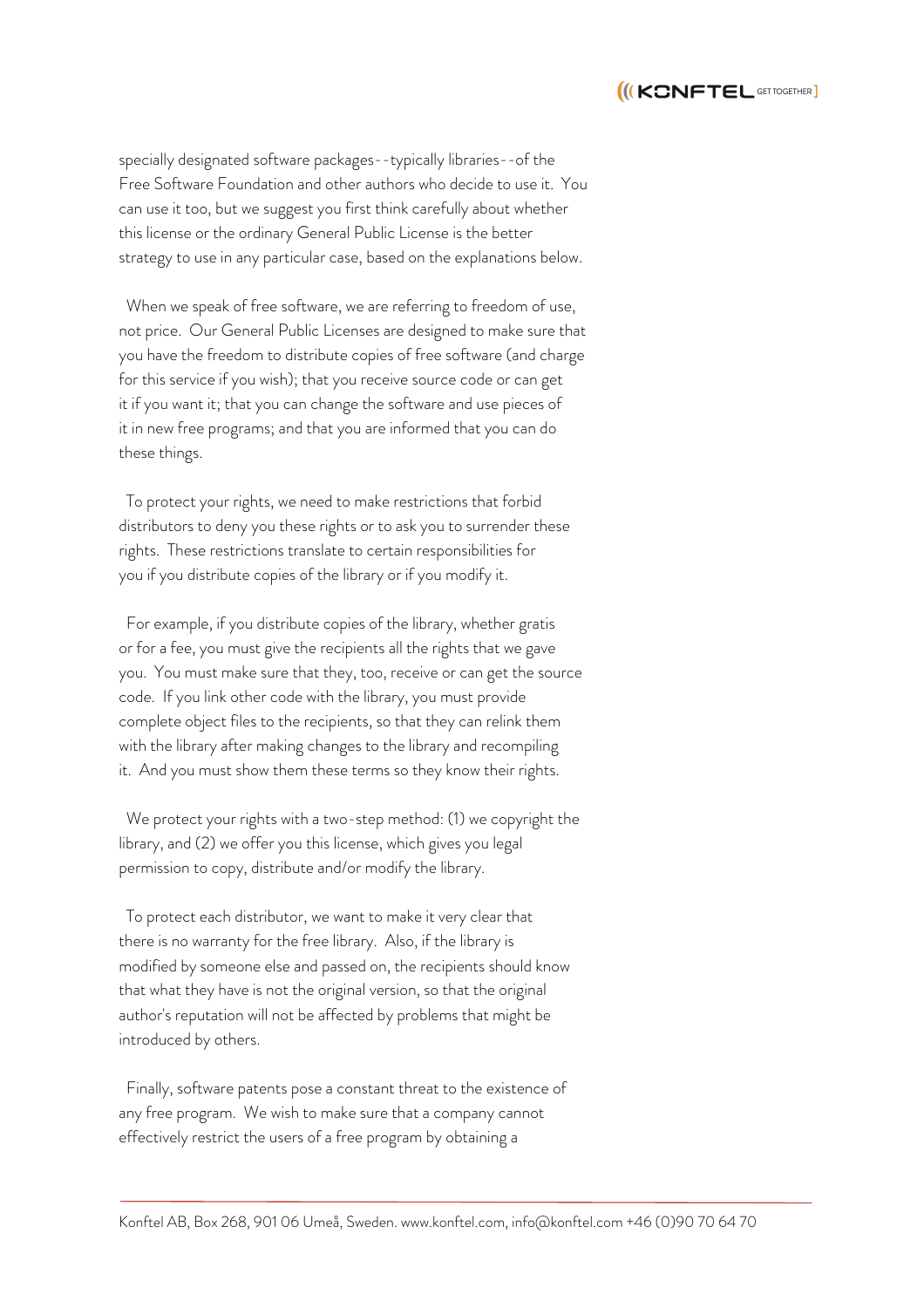

restrictive license from a patent holder. Therefore, we insist that any patent license obtained for a version of the library must be consistent with the full freedom of use specified in this license.

 Most GNU software, including some libraries, is covered by the ordinary GNU General Public License. This license, the GNU Lesser General Public License, applies to certain designated libraries, and is quite different from the ordinary General Public License. We use this license for certain libraries in order to permit linking those libraries into non-free programs.

 When a program is linked with a library, whether statically or using a shared library, the combination of the two is legally speaking a combined work, a derivative of the original library. The ordinary General Public License therefore permits such linking only if the entire combination fits its criteria of freedom. The Lesser General Public License permits more lax criteria for linking other code with the library.

 We call this license the "Lesser" General Public License because it does Less to protect the user's freedom than the ordinary General Public License. It also provides other free software developers Less of an advantage over competing non-free programs. These disadvantages are the reason we use the ordinary General Public License for many libraries. However, the Lesser license provides advantages in certain special circumstances.

 For example, on rare occasions, there may be a special need to encourage the widest possible use of a certain library, so that it becomes a de-facto standard. To achieve this, non-free programs must be allowed to use the library. A more frequent case is that a free library does the same job as widely used non-free libraries. In this case, there is little to gain by limiting the free library to free software only, so we use the Lesser General Public License.

 In other cases, permission to use a particular library in non-free programs enables a greater number of people to use a large body of free software. For example, permission to use the GNU C Library in non-free programs enables many more people to use the whole GNU operating system, as well as its variant, the GNU/Linux operating system.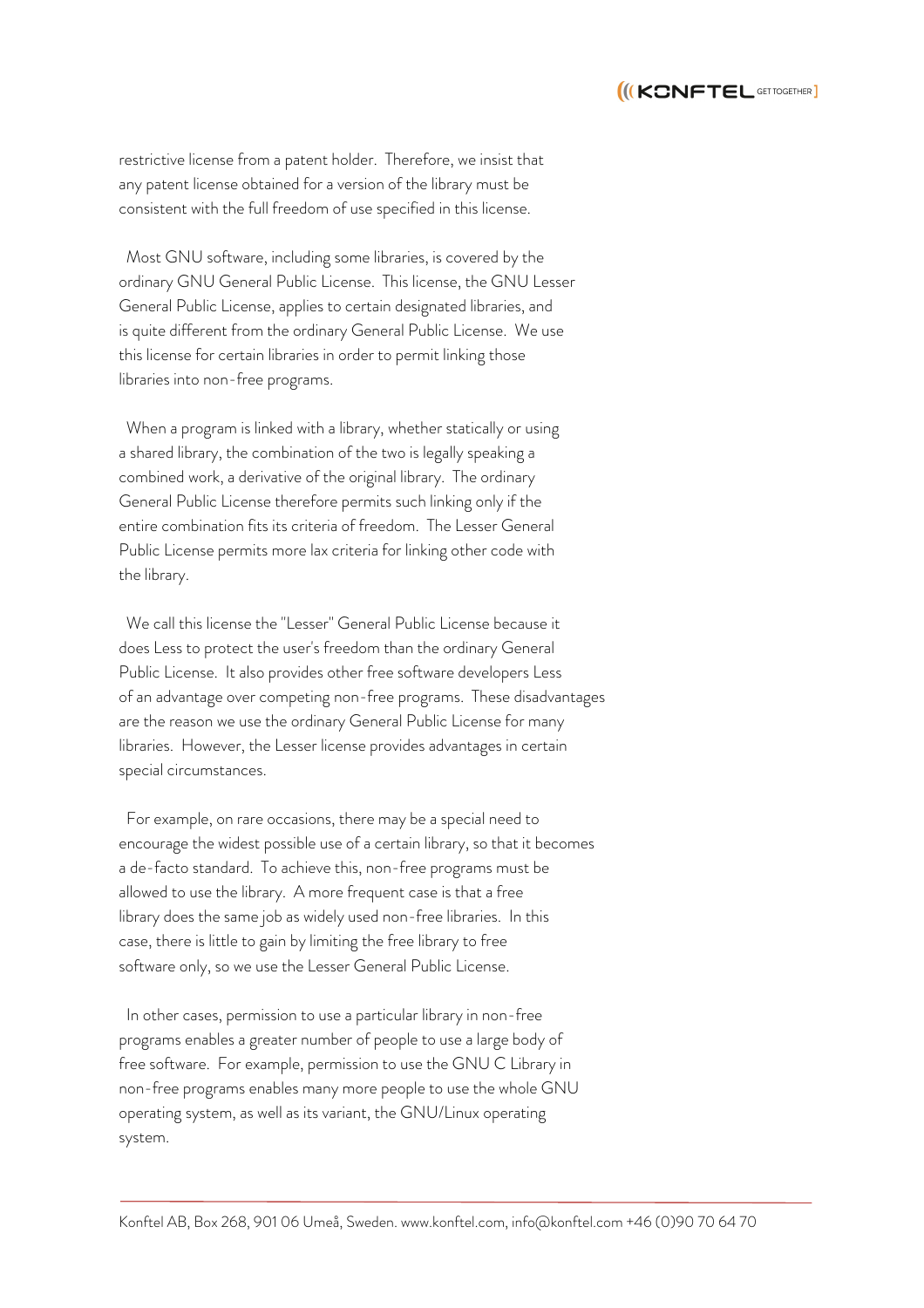

 Although the Lesser General Public License is Less protective of the users' freedom, it does ensure that the user of a program that is linked with the Library has the freedom and the wherewithal to run that program using a modified version of the Library.

 The precise terms and conditions for copying, distribution and modification follow. Pay close attention to the difference between a "work based on the library" and a "work that uses the library". The former contains code derived from the library, whereas the latter must be combined with the library in order to run.

# GNU LESSER GENERAL PUBLIC LICENSE TERMS AND CONDITIONS FOR COPYING, DISTRIBUTION AND MODIFICATION

 0. This License Agreement applies to any software library or other program which contains a notice placed by the copyright holder or other authorized party saying it may be distributed under the terms of this Lesser General Public License (also called "this License"). Each licensee is addressed as "you".

 A "library" means a collection of software functions and/or data prepared so as to be conveniently linked with application programs (which use some of those functions and data) to form executables.

 The "Library", below, refers to any such software library or work which has been distributed under these terms. A "work based on the Library" means either the Library or any derivative work under copyright law: that is to say, a work containing the Library or a portion of it, either verbatim or with modifications and/or translated straightforwardly into another language. (Hereinafter, translation is included without limitation in the term "modification".)

 "Source code" for a work means the preferred form of the work for making modifications to it. For a library, complete source code means all the source code for all modules it contains, plus any associated interface definition files, plus the scripts used to control compilation and installation of the library.

 Activities other than copying, distribution and modification are not covered by this License; they are outside its scope. The act of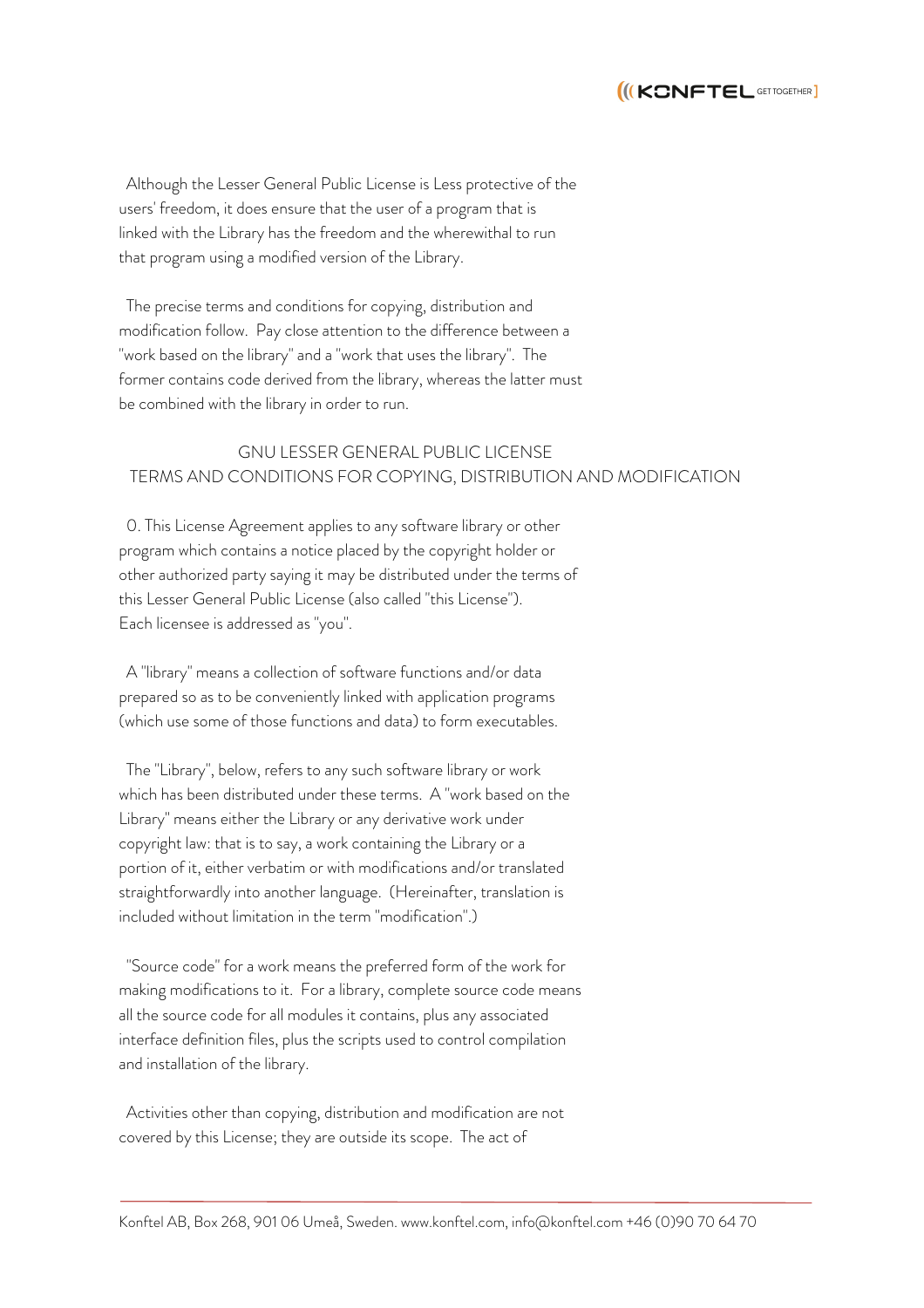

running a program using the Library is not restricted, and output from such a program is covered only if its contents constitute a work based on the Library (independent of the use of the Library in a tool for writing it). Whether that is true depends on what the Library does and what the program that uses the Library does.

 1. You may copy and distribute verbatim copies of the Library's complete source code as you receive it, in any medium, provided that you conspicuously and appropriately publish on each copy an appropriate copyright notice and disclaimer of warranty; keep intact all the notices that refer to this License and to the absence of any warranty; and distribute a copy of this License along with the Library.

 You may charge a fee for the physical act of transferring a copy, and you may at your option offer warranty protection in exchange for a fee.

 2. You may modify your copy or copies of the Library or any portion of it, thus forming a work based on the Library, and copy and distribute such modifications or work under the terms of Section 1 above, provided that you also meet all of these conditions:

a) The modified work must itself be a software library.

 b) You must cause the files modified to carry prominent notices stating that you changed the files and the date of any change.

 c) You must cause the whole of the work to be licensed at no charge to all third parties under the terms of this License.

 d) If a facility in the modified Library refers to a function or a table of data to be supplied by an application program that uses the facility, other than as an argument passed when the facility is invoked, then you must make a good faith effort to ensure that, in the event an application does not supply such function or table, the facility still operates, and performs whatever part of its purpose remains meaningful.

 (For example, a function in a library to compute square roots has a purpose that is entirely well-defined independent of the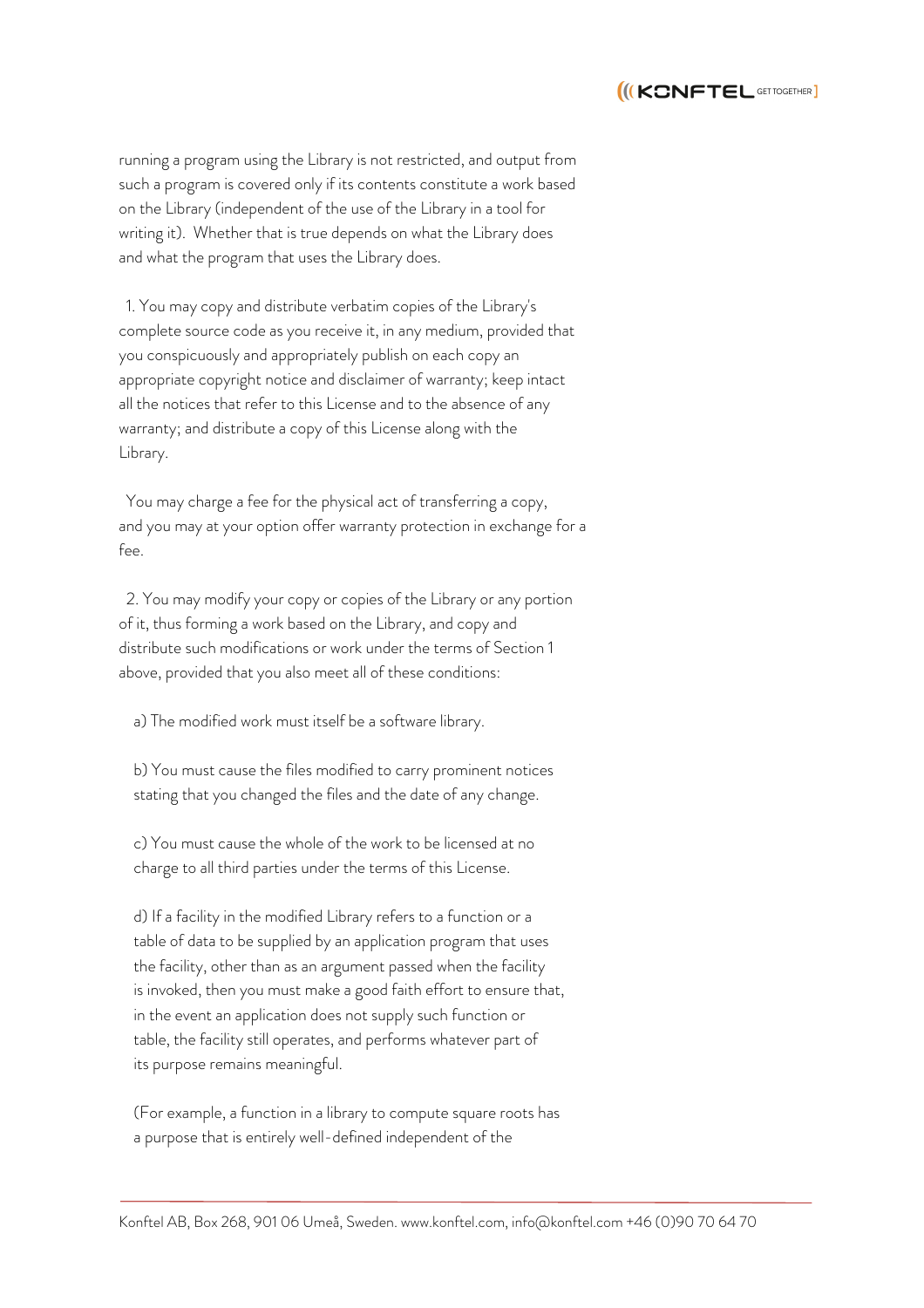

 application. Therefore, Subsection 2d requires that any application-supplied function or table used by this function must be optional: if the application does not supply it, the square root function must still compute square roots.)

These requirements apply to the modified work as a whole. If identifiable sections of that work are not derived from the Library, and can be reasonably considered independent and separate works in themselves, then this License, and its terms, do not apply to those sections when you distribute them as separate works. But when you distribute the same sections as part of a whole which is a work based on the Library, the distribution of the whole must be on the terms of this License, whose permissions for other licensees extend to the entire whole, and thus to each and every part regardless of who wrote it.

Thus, it is not the intent of this section to claim rights or contest your rights to work written entirely by you; rather, the intent is to exercise the right to control the distribution of derivative or collective works based on the Library.

In addition, mere aggregation of another work not based on the Library with the Library (or with a work based on the Library) on a volume of a storage or distribution medium does not bring the other work under the scope of this License.

 3. You may opt to apply the terms of the ordinary GNU General Public License instead of this License to a given copy of the Library. To do this, you must alter all the notices that refer to this License, so that they refer to the ordinary GNU General Public License, version 2, instead of to this License. (If a newer version than version 2 of the ordinary GNU General Public License has appeared, then you can specify that version instead if you wish.) Do not make any other change in these notices.

 Once this change is made in a given copy, it is irreversible for that copy, so the ordinary GNU General Public License applies to all subsequent copies and derivative works made from that copy.

 This option is useful when you wish to copy part of the code of the Library into a program that is not a library.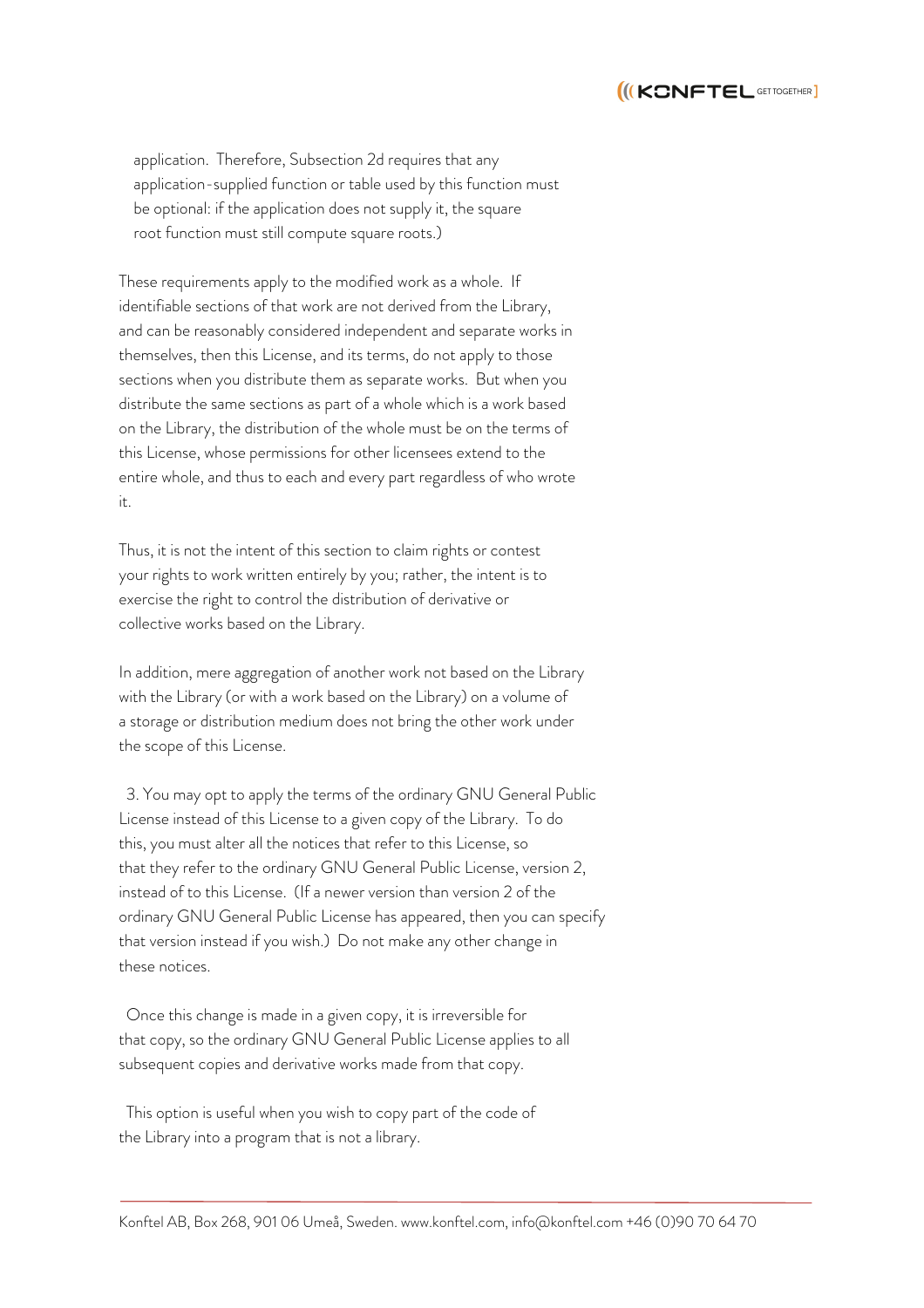

 4. You may copy and distribute the Library (or a portion or derivative of it, under Section 2) in object code or executable form under the terms of Sections 1 and 2 above provided that you accompany it with the complete corresponding machine-readable source code, which must be distributed under the terms of Sections 1 and 2 above on a medium customarily used for software interchange.

 If distribution of object code is made by offering access to copy from a designated place, then offering equivalent access to copy the source code from the same place satisfies the requirement to distribute the source code, even though third parties are not compelled to copy the source along with the object code.

 5. A program that contains no derivative of any portion of the Library, but is designed to work with the Library by being compiled or linked with it, is called a "work that uses the Library". Such a work, in isolation, is not a derivative work of the Library, and therefore falls outside the scope of this License.

 However, linking a "work that uses the Library" with the Library creates an executable that is a derivative of the Library (because it contains portions of the Library), rather than a "work that uses the library". The executable is therefore covered by this License. Section 6 states terms for distribution of such executables.

 When a "work that uses the Library" uses material from a header file that is part of the Library, the object code for the work may be a derivative work of the Library even though the source code is not. Whether this is true is especially significant if the work can be linked without the Library, or if the work is itself a library. The threshold for this to be true is not precisely defined by law.

 If such an object file uses only numerical parameters, data structure layouts and accessors, and small macros and small inline functions (ten lines or less in length), then the use of the object file is unrestricted, regardless of whether it is legally a derivative work. (Executables containing this object code plus portions of the Library will still fall under Section 6.)

Otherwise, if the work is a derivative of the Library, you may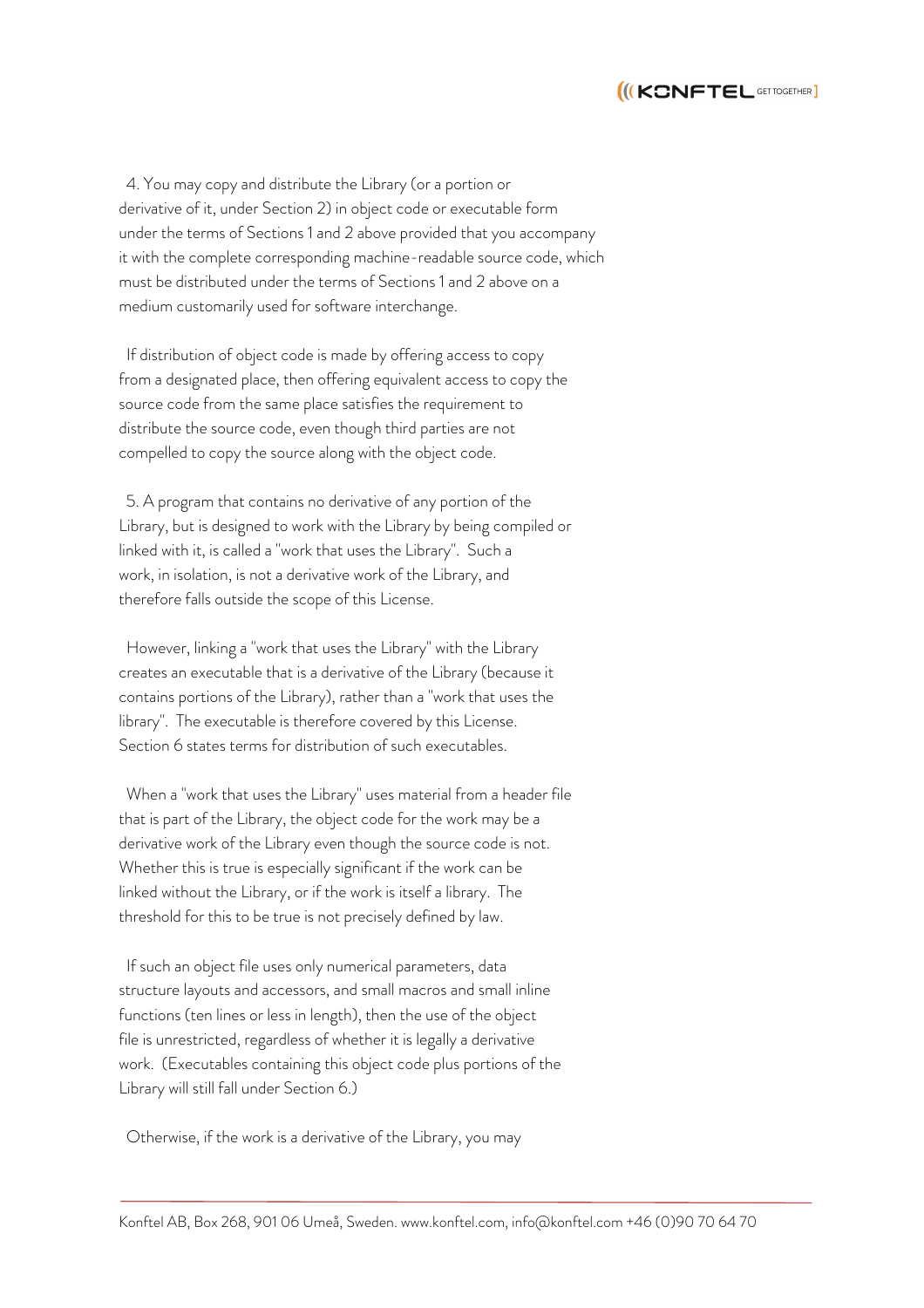

distribute the object code for the work under the terms of Section 6. Any executables containing that work also fall under Section 6, whether or not they are linked directly with the Library itself.

 6. As an exception to the Sections above, you may also combine or link a "work that uses the Library" with the Library to produce a work containing portions of the Library, and distribute that work under terms of your choice, provided that the terms permit modification of the work for the customer's own use and reverse engineering for debugging such modifications.

 You must give prominent notice with each copy of the work that the Library is used in it and that the Library and its use are covered by this License. You must supply a copy of this License. If the work during execution displays copyright notices, you must include the copyright notice for the Library among them, as well as a reference directing the user to the copy of this License. Also, you must do one of these things:

 a) Accompany the work with the complete corresponding machine-readable source code for the Library including whatever changes were used in the work (which must be distributed under Sections 1 and 2 above); and, if the work is an executable linked with the Library, with the complete machine-readable "work that uses the Library", as object code and/or source code, so that the user can modify the Library and then relink to produce a modified executable containing the modified Library. (It is understood that the user who changes the contents of definitions files in the Library will not necessarily be able to recompile the application to use the modified definitions.)

 b) Use a suitable shared library mechanism for linking with the Library. A suitable mechanism is one that (1) uses at run time a copy of the library already present on the user's computer system, rather than copying library functions into the executable, and (2) will operate properly with a modified version of the library, if the user installs one, as long as the modified version is interface-compatible with the version that the work was made with.

 c) Accompany the work with a written offer, valid for at least three years, to give the same user the materials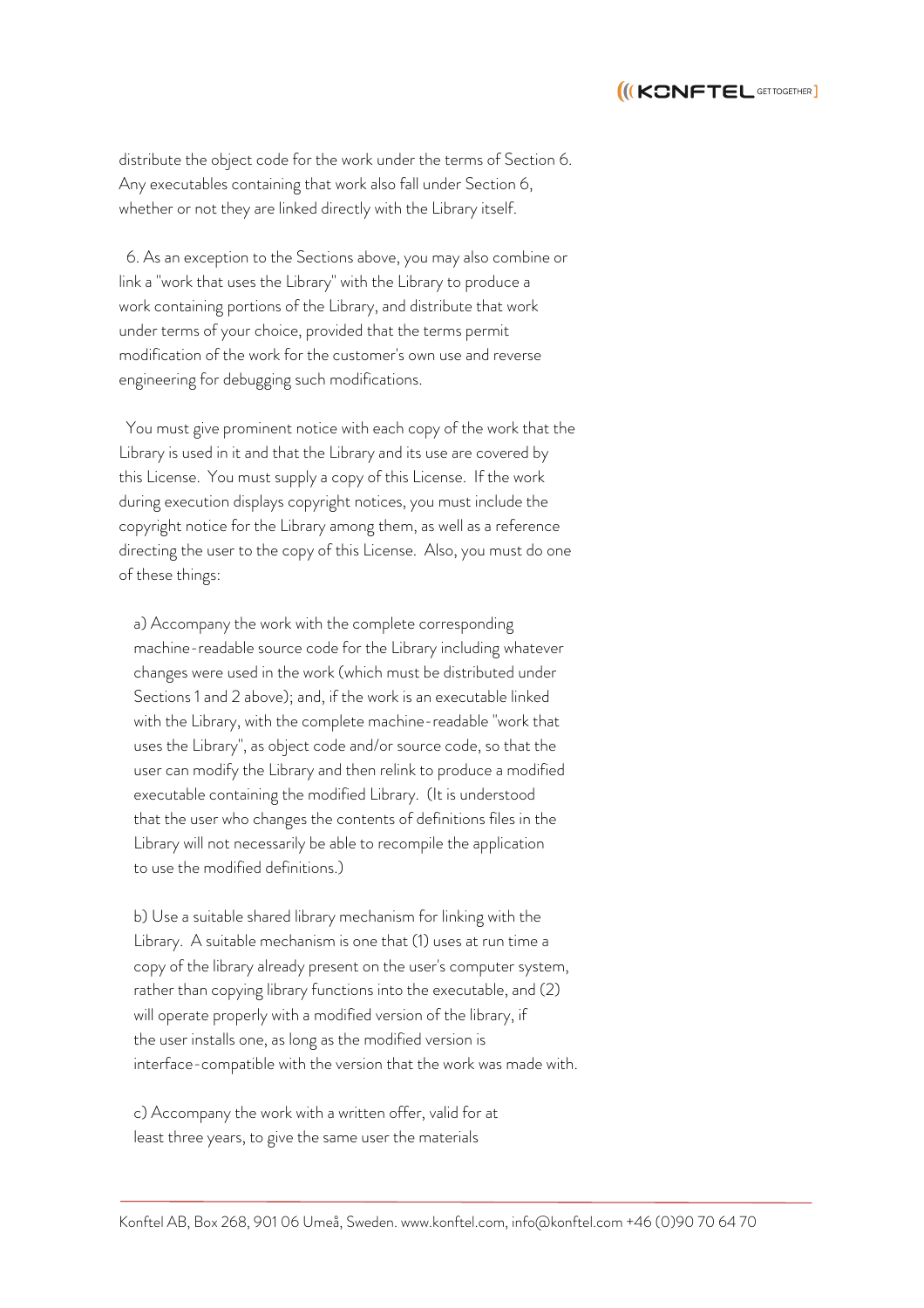

 specified in Subsection 6a, above, for a charge no more than the cost of performing this distribution.

 d) If distribution of the work is made by offering access to copy from a designated place, offer equivalent access to copy the above specified materials from the same place.

 e) Verify that the user has already received a copy of these materials or that you have already sent this user a copy.

 For an executable, the required form of the "work that uses the Library" must include any data and utility programs needed for reproducing the executable from it. However, as a special exception, the materials to be distributed need not include anything that is normally distributed (in either source or binary form) with the major components (compiler, kernel, and so on) of the operating system on which the executable runs, unless that component itself accompanies the executable.

 It may happen that this requirement contradicts the license restrictions of other proprietary libraries that do not normally accompany the operating system. Such a contradiction means you cannot use both them and the Library together in an executable that you distribute.

 7. You may place library facilities that are a work based on the Library side-by-side in a single library together with other library facilities not covered by this License, and distribute such a combined library, provided that the separate distribution of the work based on the Library and of the other library facilities is otherwise permitted, and provided that you do these two things:

 a) Accompany the combined library with a copy of the same work based on the Library, uncombined with any other library facilities. This must be distributed under the terms of the Sections above.

 b) Give prominent notice with the combined library of the fact that part of it is a work based on the Library, and explaining where to find the accompanying uncombined form of the same work.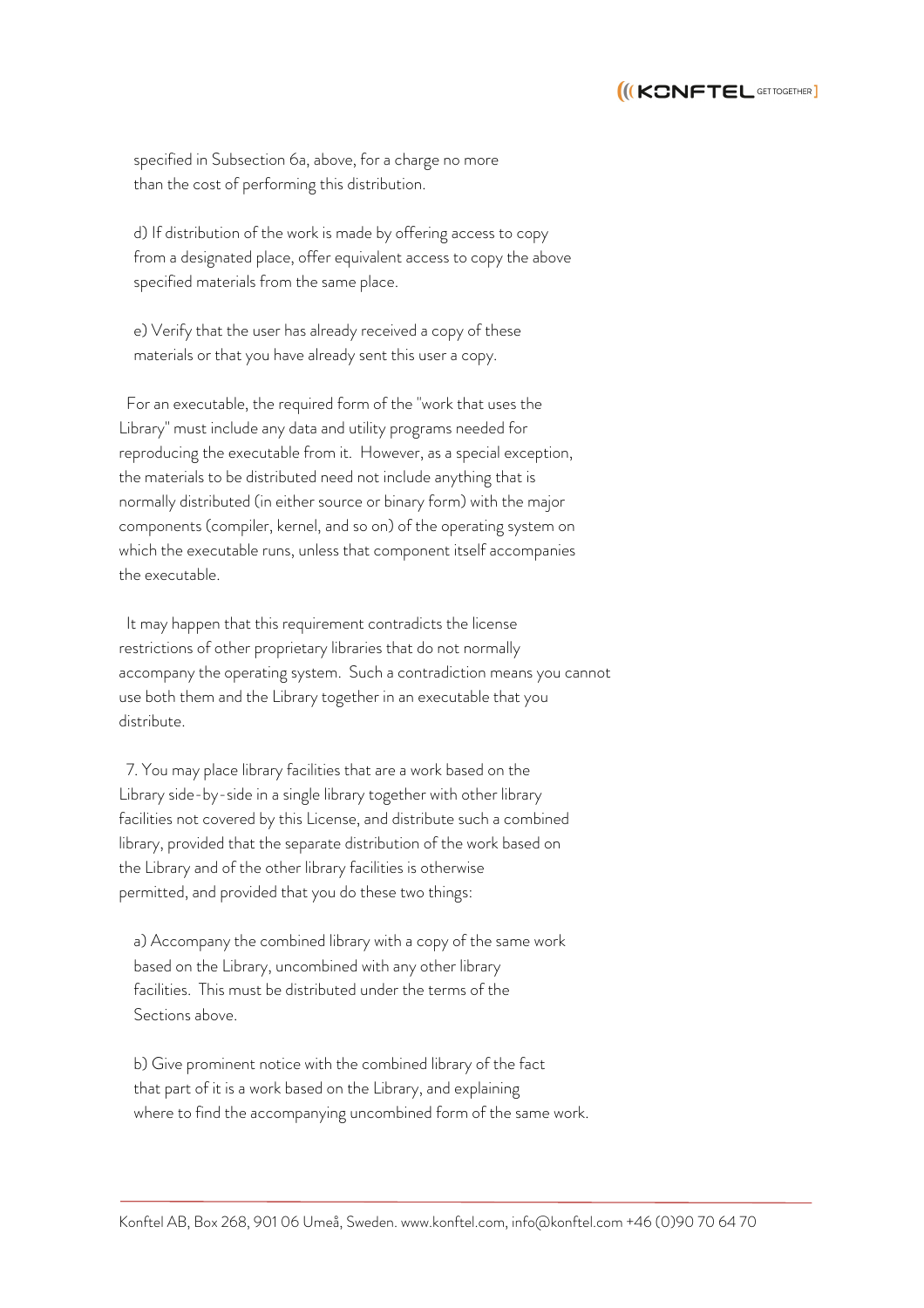

 8. You may not copy, modify, sublicense, link with, or distribute the Library except as expressly provided under this License. Any attempt otherwise to copy, modify, sublicense, link with, or distribute the Library is void, and will automatically terminate your rights under this License. However, parties who have received copies, or rights, from you under this License will not have their licenses terminated so long as such parties remain in full compliance.

 9. You are not required to accept this License, since you have not signed it. However, nothing else grants you permission to modify or distribute the Library or its derivative works. These actions are prohibited by law if you do not accept this License. Therefore, by modifying or distributing the Library (or any work based on the Library), you indicate your acceptance of this License to do so, and all its terms and conditions for copying, distributing or modifying the Library or works based on it.

 10. Each time you redistribute the Library (or any work based on the Library), the recipient automatically receives a license from the original licensor to copy, distribute, link with or modify the Library subject to these terms and conditions. You may not impose any further restrictions on the recipients' exercise of the rights granted herein. You are not responsible for enforcing compliance by third parties with this License.

 11. If, as a consequence of a court judgment or allegation of patent infringement or for any other reason (not limited to patent issues), conditions are imposed on you (whether by court order, agreement or otherwise) that contradict the conditions of this License, they do not excuse you from the conditions of this License. If you cannot distribute so as to satisfy simultaneously your obligations under this License and any other pertinent obligations, then as a consequence you may not distribute the Library at all. For example, if a patent license would not permit royalty-free redistribution of the Library by all those who receive copies directly or indirectly through you, then the only way you could satisfy both it and this License would be to refrain entirely from distribution of the Library.

If any portion of this section is held invalid or unenforceable under any particular circumstance, the balance of the section is intended to apply, and the section as a whole is intended to apply in other circumstances.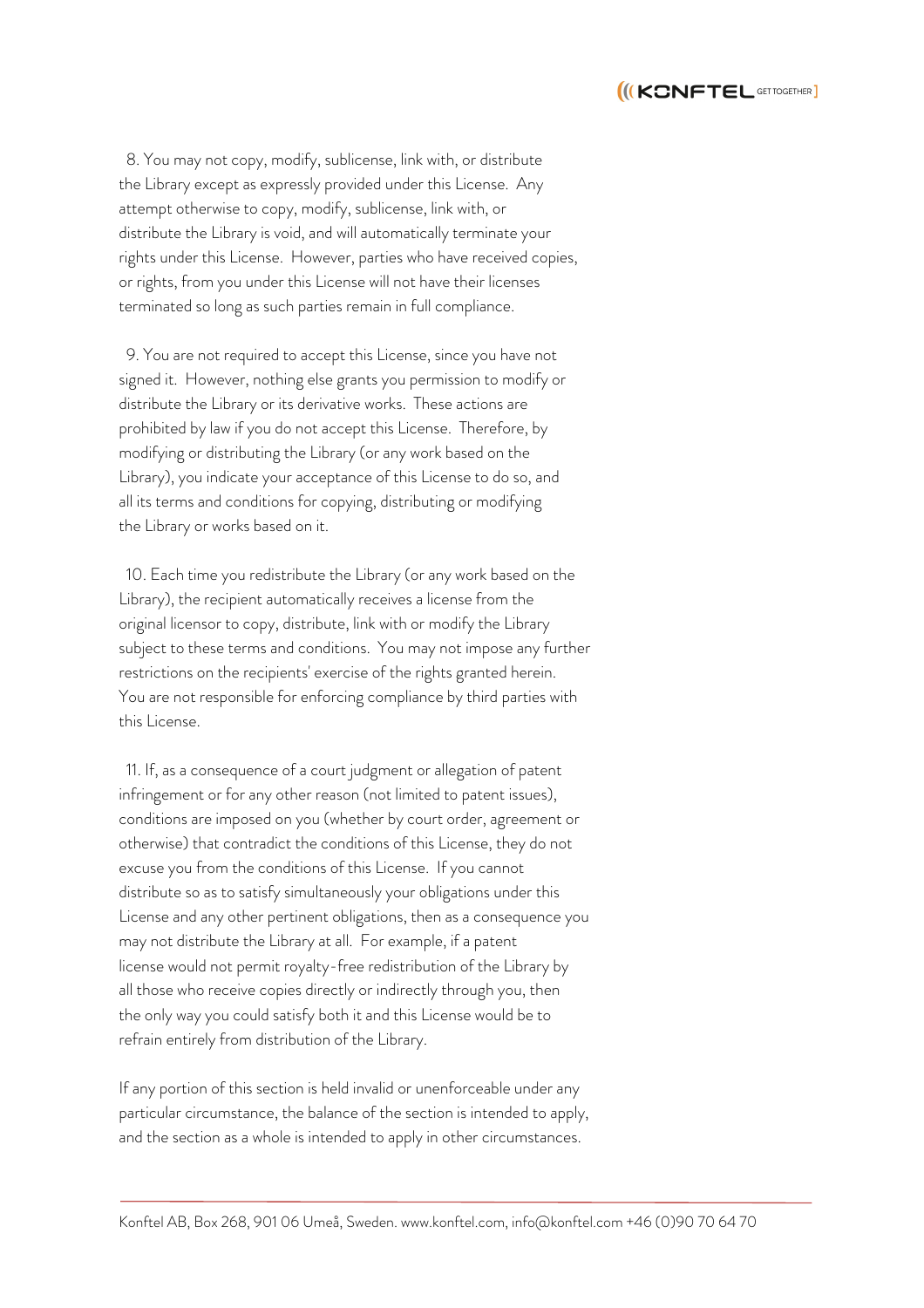

It is not the purpose of this section to induce you to infringe any patents or other property right claims or to contest validity of any such claims; this section has the sole purpose of protecting the integrity of the free software distribution system which is implemented by public license practices. Many people have made generous contributions to the wide range of software distributed through that system in reliance on consistent application of that system; it is up to the author/donor to decide if he or she is willing to distribute software through any other system and a licensee cannot impose that choice.

This section is intended to make thoroughly clear what is believed to be a consequence of the rest of this License.

 12. If the distribution and/or use of the Library is restricted in certain countries either by patents or by copyrighted interfaces, the original copyright holder who places the Library under this License may add an explicit geographical distribution limitation excluding those countries, so that distribution is permitted only in or among countries not thus excluded. In such case, this License incorporates the limitation as if written in the body of this License.

 13. The Free Software Foundation may publish revised and/or new versions of the Lesser General Public License from time to time. Such new versions will be similar in spirit to the present version, but may differ in detail to address new problems or concerns.

Each version is given a distinguishing version number. If the Library specifies a version number of this License which applies to it and "any later version", you have the option of following the terms and conditions either of that version or of any later version published by the Free Software Foundation. If the Library does not specify a license version number, you may choose any version ever published by the Free Software Foundation.

 14. If you wish to incorporate parts of the Library into other free programs whose distribution conditions are incompatible with these, write to the author to ask for permission. For software which is copyrighted by the Free Software Foundation, write to the Free Software Foundation; we sometimes make exceptions for this. Our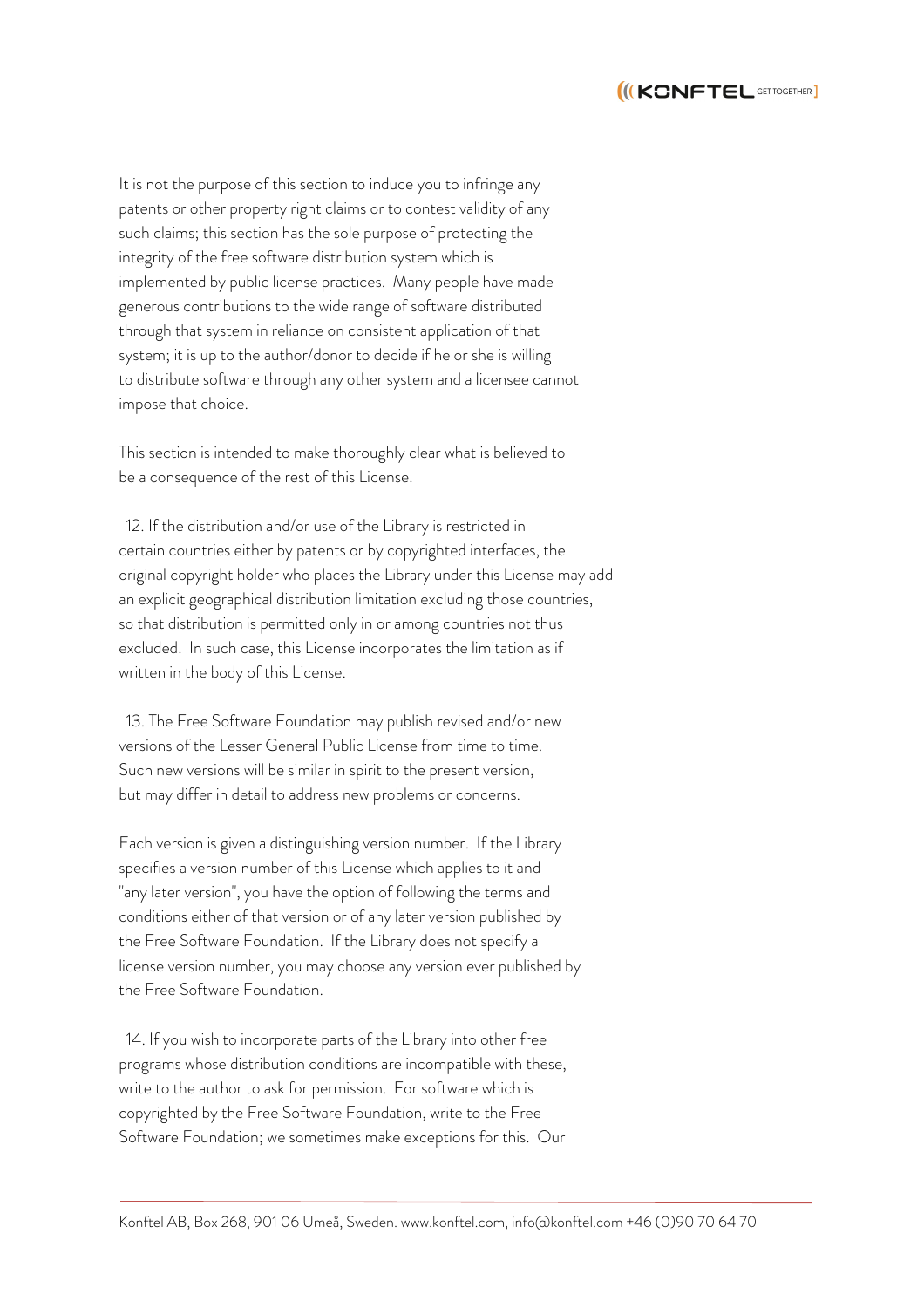

decision will be guided by the two goals of preserving the free status of all derivatives of our free software and of promoting the sharing and reuse of software generally.

## NO WARRANTY

 15. BECAUSE THE LIBRARY IS LICENSED FREE OF CHARGE, THERE IS NO WARRANTY FOR THE LIBRARY, TO THE EXTENT PERMITTED BY APPLICABLE LAW. EXCEPT WHEN OTHERWISE STATED IN WRITING THE COPYRIGHT HOLDERS AND/OR OTHER PARTIES PROVIDE THE LIBRARY "AS IS" WITHOUT WARRANTY OF ANY KIND, EITHER EXPRESSED OR IMPLIED, INCLUDING, BUT NOT LIMITED TO, THE IMPLIED WARRANTIES OF MERCHANTABILITY AND FITNESS FOR A PARTICULAR PURPOSE. THE ENTIRE RISK AS TO THE QUALITY AND PERFORMANCE OF THE LIBRARY IS WITH YOU. SHOULD THE LIBRARY PROVE DEFECTIVE, YOU ASSUME THE COST OF ALL NECESSARY SERVICING, REPAIR OR CORRECTION.

 16. IN NO EVENT UNLESS REQUIRED BY APPLICABLE LAW OR AGREED TO IN WRITING WILL ANY COPYRIGHT HOLDER, OR ANY OTHER PARTY WHO MAY MODIFY AND/OR REDISTRIBUTE THE LIBRARY AS PERMITTED ABOVE, BE LIABLE TO YOU FOR DAMAGES, INCLUDING ANY GENERAL, SPECIAL, INCIDENTAL OR CONSEQUENTIAL DAMAGES ARISING OUT OF THE USE OR INABILITY TO USE THE LIBRARY (INCLUDING BUT NOT LIMITED TO LOSS OF DATA OR DATA BEING RENDERED INACCURATE OR LOSSES SUSTAINED BY YOU OR THIRD PARTIES OR A FAILURE OF THE LIBRARY TO OPERATE WITH ANY OTHER SOFTWARE), EVEN IF SUCH HOLDER OR OTHER PARTY HAS BEEN ADVISED OF THE POSSIBILITY OF SUCH DAMAGES.

## END OF TERMS AND CONDITIONS

How to Apply These Terms to Your New Libraries

 If you develop a new library, and you want it to be of the greatest possible use to the public, we recommend making it free software that everyone can redistribute and change. You can do so by permitting redistribution under these terms (or, alternatively, under the terms of the ordinary General Public License).

 To apply these terms, attach the following notices to the library. It is safest to attach them to the start of each source file to most effectively convey the exclusion of warranty; and each file should have at least the "copyright" line and a pointer to where the full notice is found.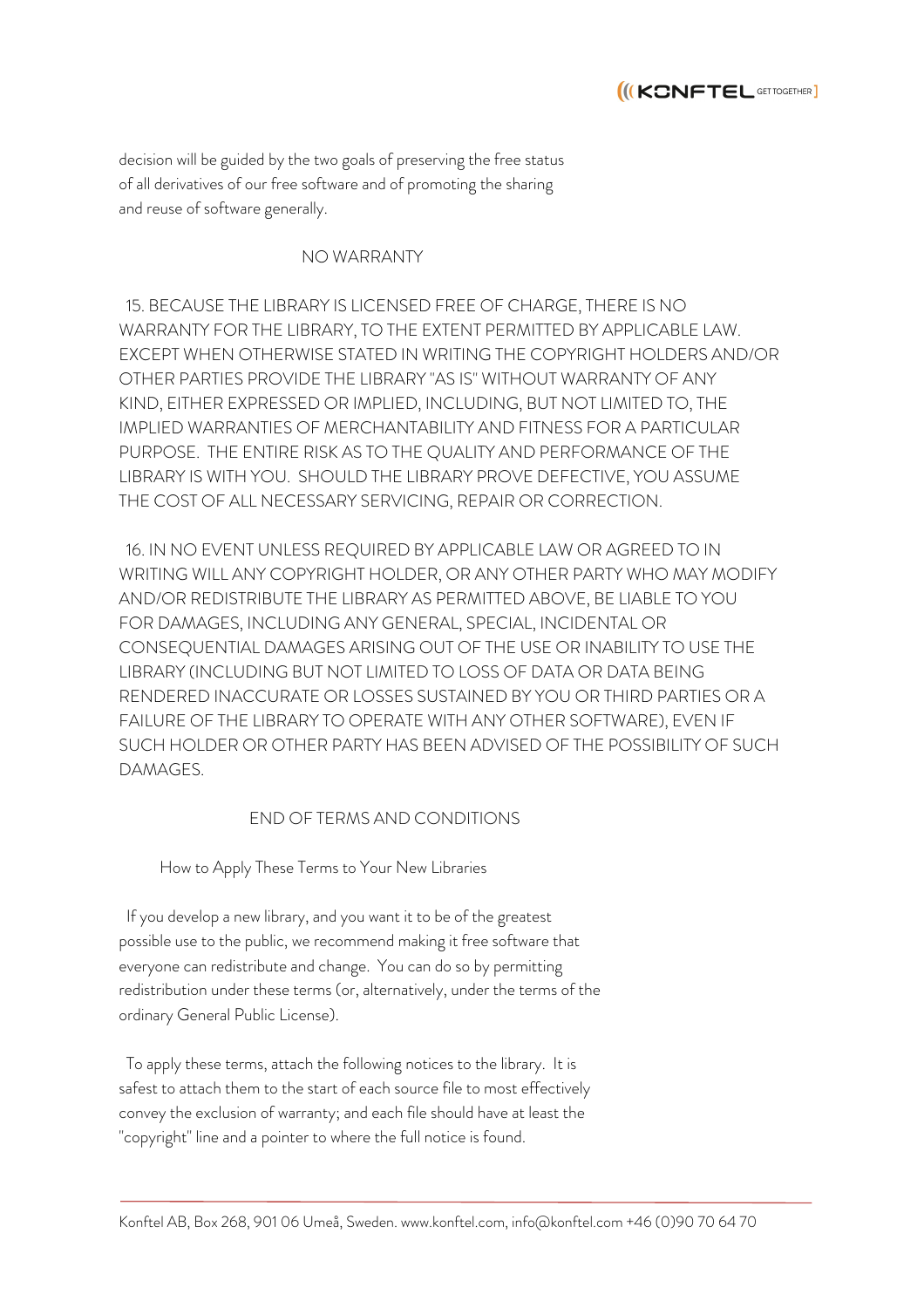

## Copyright (C)

 This library is free software; you can redistribute it and/or modify it under the terms of the GNU Lesser General Public License as published by the Free Software Foundation; either version 2.1 of the License, or (at your option) any later version.

 This library is distributed in the hope that it will be useful, but WITHOUT ANY WARRANTY; without even the implied warranty of MERCHANTABILITY or FITNESS FOR A PARTICULAR PURPOSE. See the GNU Lesser General Public License for more details.

 You should have received a copy of the GNU Lesser General Public License along with this library; if not, write to the Free Software Foundation, Inc., 59 Temple Place, Suite 330, Boston, MA 02111-1307 USA

Also add information on how to contact you by electronic and paper mail.

You should also get your employer (if you work as a programmer) or your school, if any, to sign a "copyright disclaimer" for the library, if necessary. Here is a sample; alter the names:

 Yoyodyne, Inc., hereby disclaims all copyright interest in the library `Frob' (a library for tweaking knobs) written by James Random Hacker.

 , 1 April 1990 Ty Coon, President of Vice

That's all there is to it!

mini-httpd license

\*\* Copyright © 1995 by Jef Poskanzer .

\*\* All rights reserved.

\*\*

\*\* Redistribution and use in source and binary forms, with or without

\*\* modification, are permitted provided that the following conditions

\*\* are met:

\*\* 1. Redistributions of source code must retain the above copyright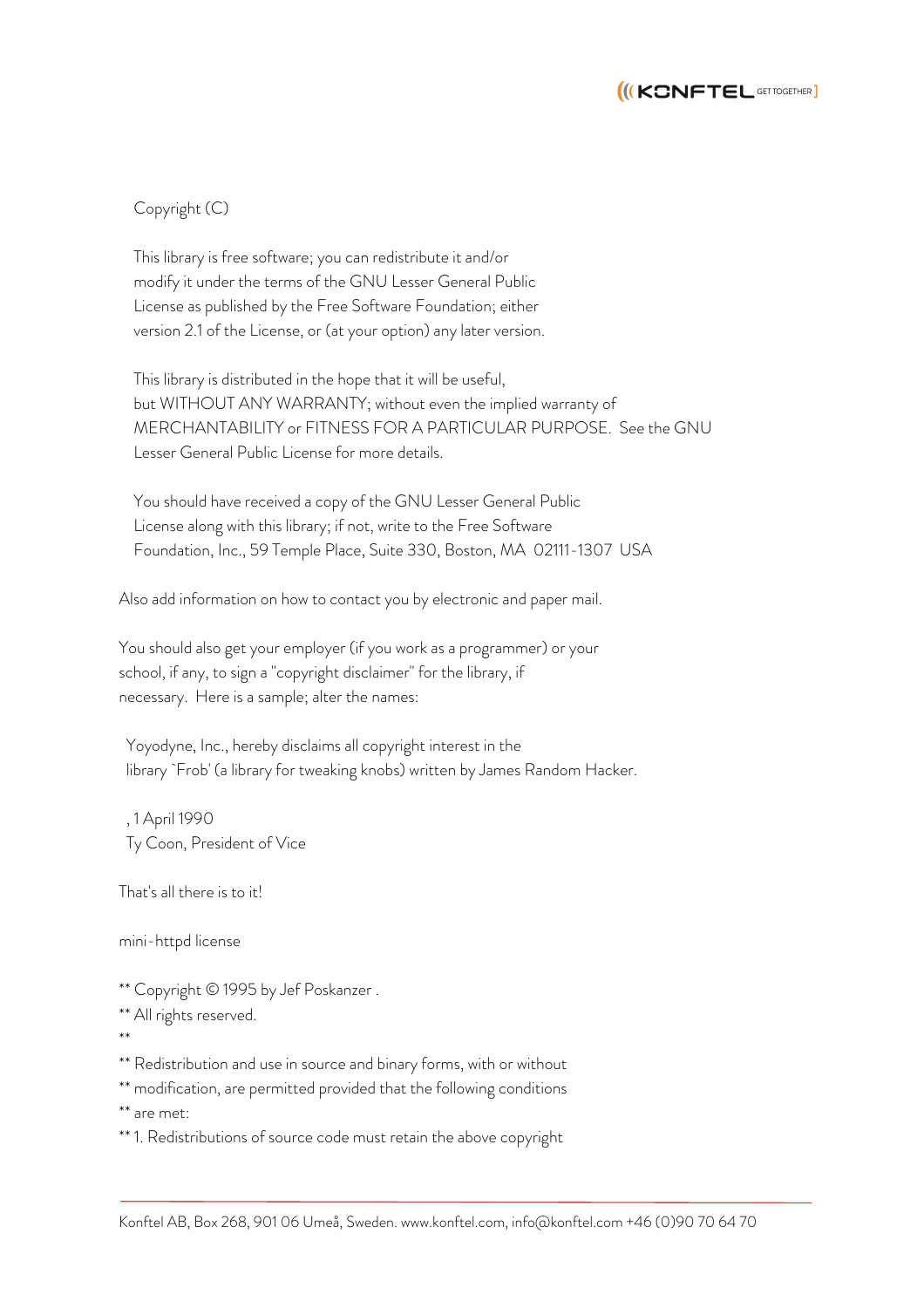

notice, this list of conditions and the following disclaimer.

- \*\* 2. Redistributions in binary form must reproduce the above copyright
- notice, this list of conditions and the following disclaimer in the

documentation and/or other materials provided with the distribution.

\*\*

\*\* THIS SOFTWARE IS PROVIDED BY THE AUTHOR AND CONTRIBUTORS ``AS IS'' AND

\*\* ANY EXPRESS OR IMPLIED WARRANTIES, INCLUDING, BUT NOT LIMITED TO, THE \*\* IMPLIED WARRANTIES OF MERCHANTABILITY AND FITNESS FOR A PARTICULAR PURPOSE

\*\* ARE DISCLAIMED. IN NO EVENT SHALL THE AUTHOR OR CONTRIBUTORS BE LIABLE \*\* FOR ANY DIRECT, INDIRECT, INCIDENTAL, SPECIAL, EXEMPLARY, OR CONSEQUENTIAL \*\* DAMAGES (INCLUDING, BUT NOT LIMITED TO, PROCUREMENT OF SUBSTITUTE GOODS \*\* OR SERVICES; LOSS OF USE, DATA, OR PROFITS; OR BUSINESS INTERRUPTION) \*\* HOWEVER CAUSED AND ON ANY THEORY OF LIABILITY, WHETHER IN CONTRACT, STRICT

\*\* LIABILITY, OR TORT (INCLUDING NEGLIGENCE OR OTHERWISE) ARISING IN ANY WAY \*\* OUT OF THE USE OF THIS SOFTWARE, EVEN IF ADVISED OF THE POSSIBILITY OF \*\* SUCH DAMAGE.

NTP license

This file is automatically generated from html/copyright.html

Copyright Notice

jpg "Clone me," says Dolly sheepishly

Last update: 20:31 UTC Saturday, January 06, 2007

\_\_\_\_\_\_\_\_\_\_\_\_\_\_\_\_\_\_\_\_\_\_\_\_\_\_\_\_\_\_\_\_\_\_\_\_\_\_\_\_\_\_\_\_\_\_\_\_\_\_\_\_\_\_\_\_\_\_\_\_\_\_\_\_\_

 The following copyright notice applies to all files collectively called the Network Time Protocol Version 4 Distribution. Unless specifically declared otherwise in an individual file, this notice applies as if the text was explicitly included in the file.

\*\*\*\*\*\*\*\*\*\*\*\*\*\*\*\*\*\*\*\*\*\*\*\*\*\*\*\*\*\*\*\*\*\*\*\*\*\*\*\*\*\*\*\*\*\*\*\*\*\*\*\*\*\*\*\*\*\*\*\*\*\*\*\*\*\*\*\*\*\*\*

 $\star$ 

Copyright (c) David L. Mills 1992-2007  $\star$ 

\* Permission to use, copy, modify, and distribute this software and \*

\* its documentation for any purpose with or without fee is hereby \*

\* granted, provided that the above copyright notice appears in all \*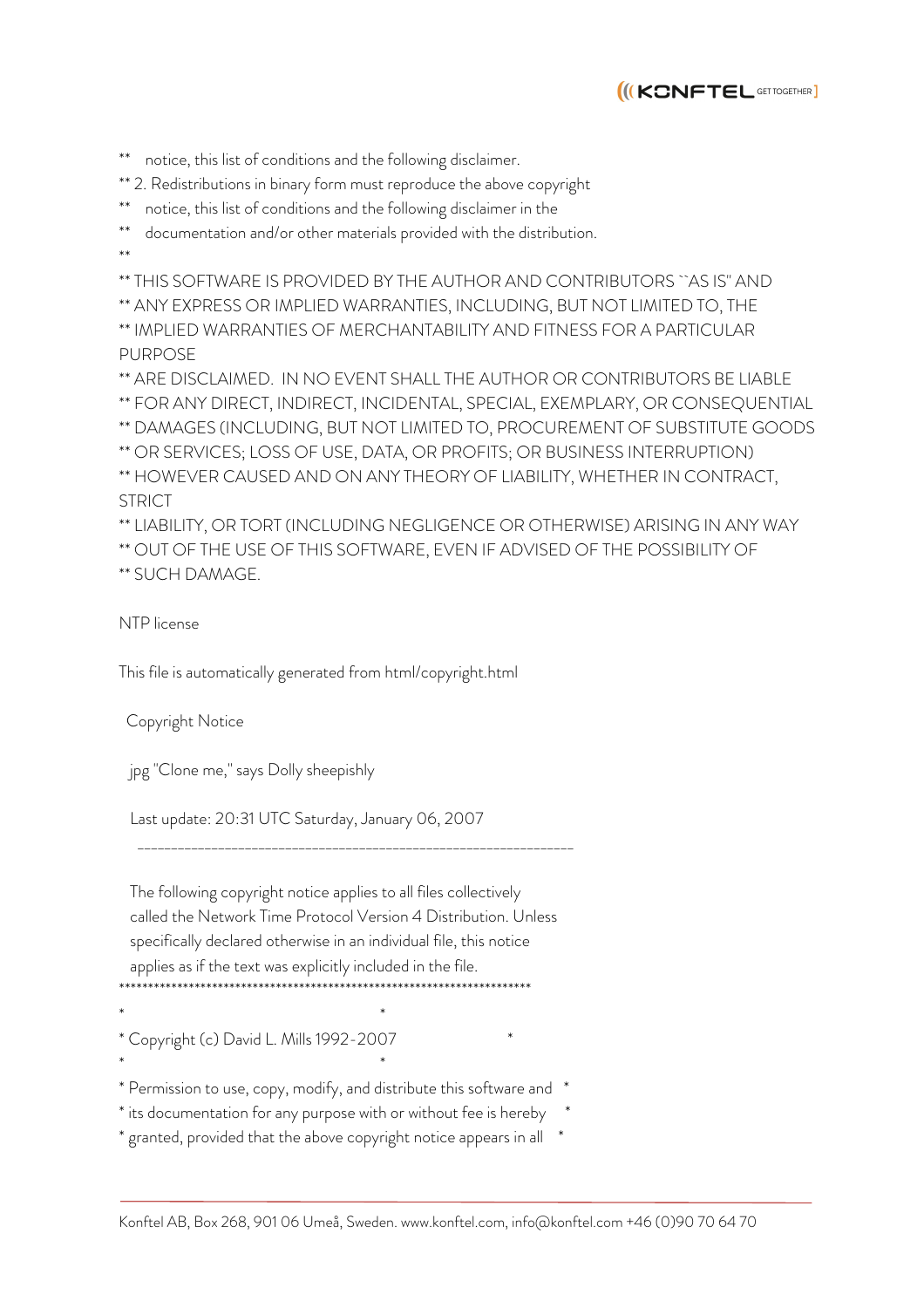

| * copies and that both the copyright notice and this permission         | $\ast$ |        |
|-------------------------------------------------------------------------|--------|--------|
| * notice appear in supporting documentation, and that the name          |        | $\ast$ |
| * University of Delaware not be used in advertising or publicity        |        |        |
| * pertaining to distribution of the software without specific,          |        |        |
| * written prior permission. The University of Delaware makes no         |        |        |
| * representations about the suitability this software for any           |        |        |
| * purpose. It is provided "as is" without express or implied<br>$^\ast$ |        |        |
| * warranty.                                                             |        |        |

\*\*\*\*\*\*\*\*\*\*\*\*\*\*\*\*\*\*\*\*\*\*\*\*\*\*\*\*\*\*\*\*\*\*\*\*\*\*\*\*\*\*\*\*\*\*\*\*\*\*\*\*\*\*\*\*\*\*\*\*\*\*\*\*\*\*\*\*\*\*\*

 The following individuals contributed in part to the Network Time Protocol Distribution Version 4 and are acknowledged as authors of this work.

 1. [1]Mark Andrews Leitch atomic clock controller

 $\star$ 

- 2. [2]Bernd Altmeier hopf Elektronik serial line and PCI-bus devices
- 3. [3]Viraj Bais and [4]Clayton Kirkwood port to WindowsNT 3.5
- 4. [5]Michael Barone GPSVME fixes
- 5. [6]Jean-Francois Boudreault IPv6 support
- 6. [7]Karl Berry syslog to file option
- 7. [8]Greg Brackley Major rework of WINNT
- port. Clean up recvbuf and iosignal code into separate modules.
- 8. [9]Marc Brett Magnavox GPS clock driver
- 9. [10]Piete Brooks MSF clock driver, Trimble PARSE support
- 10. [11]Reg Clemens Oncore driver (Current maintainer)
- 11. [12]Steve Clift OMEGA clock driver
- 12. [13]Casey Crellin vxWorks (Tornado) port and help with target configuration
- 13. [14]Sven Dietrich Palisade reference clock driver, NT adj. residuals, integrated Greg's Winnt port.
- 14. [15]John A. Dundas III Apple A/UX port
- 15. [16]Torsten Duwe Linux
	- port
- 16. [17]Dennis Ferguson foundation code for
- NTP Version 2 as specified in RFC-1119
- 17. [18]John Hay IPv6 support and testing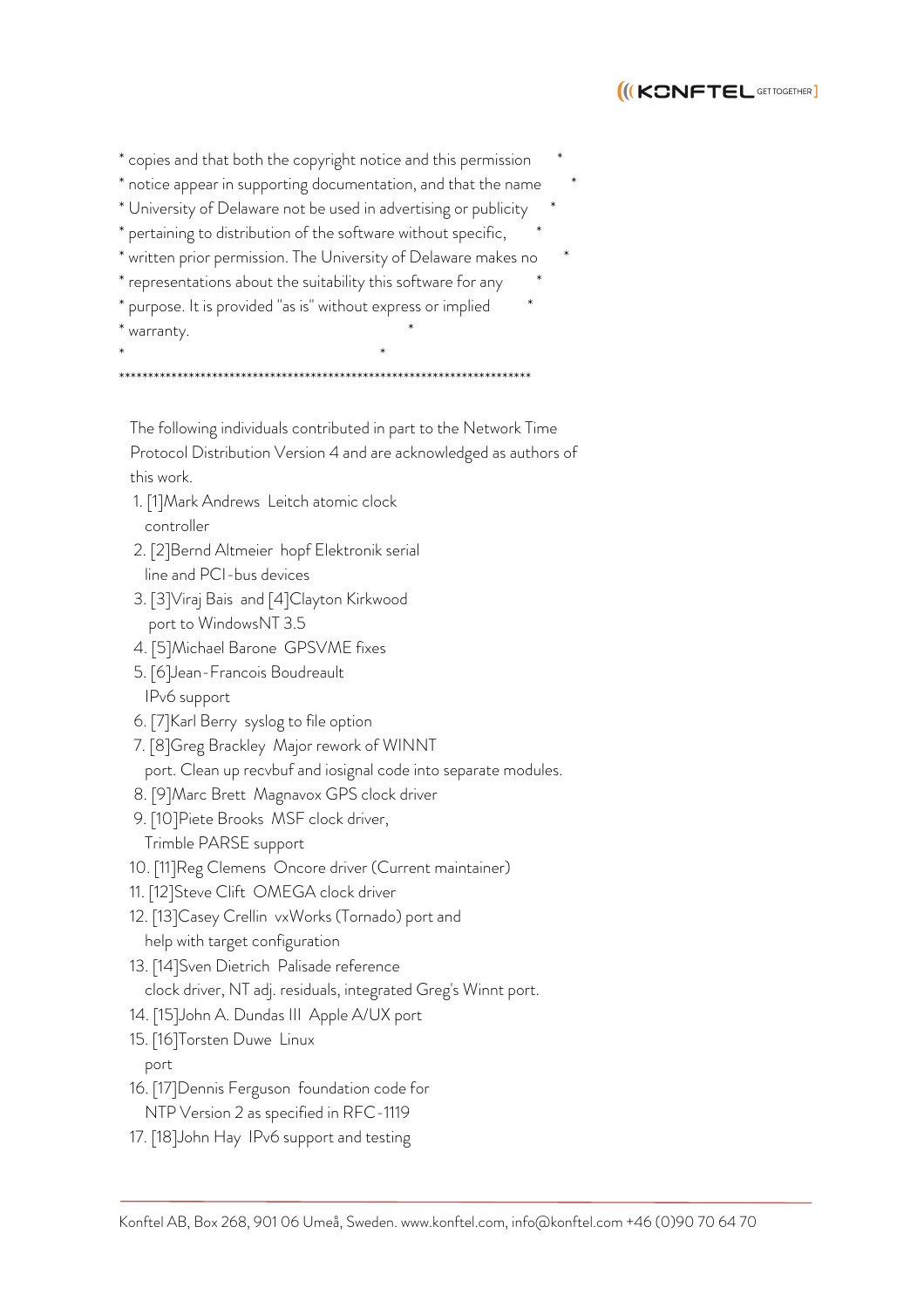

 18. [19]Glenn Hollinger GOES clock driver 19. [20]Mike Iglesias DEC Alpha port 20. [21]Jim Jagielski A/UX port 21. [22]Jeff Johnson massive prototyping overhaul 22. [23]Hans Lambermont or [24] ntpsweep 23. [25]Poul-Henning Kamp Oncore driver (Original author) 24. [26]Frank Kardel [27] PARSE driver (>14 reference clocks), STREAMS modules for PARSE, support scripts, syslog cleanup, dynamic interface handling 25. [28]William L. Jones RS/6000 AIX modifications, HPUX modifications 26. [29]Dave Katz RS/6000 AIX port 27. [30]Craig Leres 4.4BSD port, ppsclock, Magnavox GPS clock driver 28. [31]George Lindholm SunOS 5.1 port 29. [32]Louis A. Mamakos MD5-based authentication 30. [33]Lars H. Mathiesen adaptation of foundation code for Version 3 as specified in RFC-1305 31. [34]Danny Mayer Network I/O, Windows Port, Code Maintenance 32. [35]David L. Mills Version 4 foundation: clock discipline, authentication, precision kernel; clock drivers: Spectracom, Austron, Arbiter, Heath, ATOM, ACTS, KSI/Odetics; audio clock drivers: CHU, WWV/H, IRIG 33. [36]Wolfgang Moeller VMS port 34. [37]Jeffrey Mogul ntptrace utility 35. [38]Tom Moore i386 svr4 port 36. [39]Kamal A Mostafa SCO OpenServer port 37. [40]Derek Mulcahy and [41]Damon Hart-Davis ARCRON MSF clock driver 38. [42]Rainer Pruy monitoring/trap scripts, statistics file handling 39. [43]Dirce Richards Digital UNIX V4.0 port 40. [44]Wilfredo Sánchez added support for NetInfo 41. [45]Nick Sayer SunOS streams modules 42. [46]Jack Sasportas Saved a Lot of space on the stuff in the html/pic/ subdirectory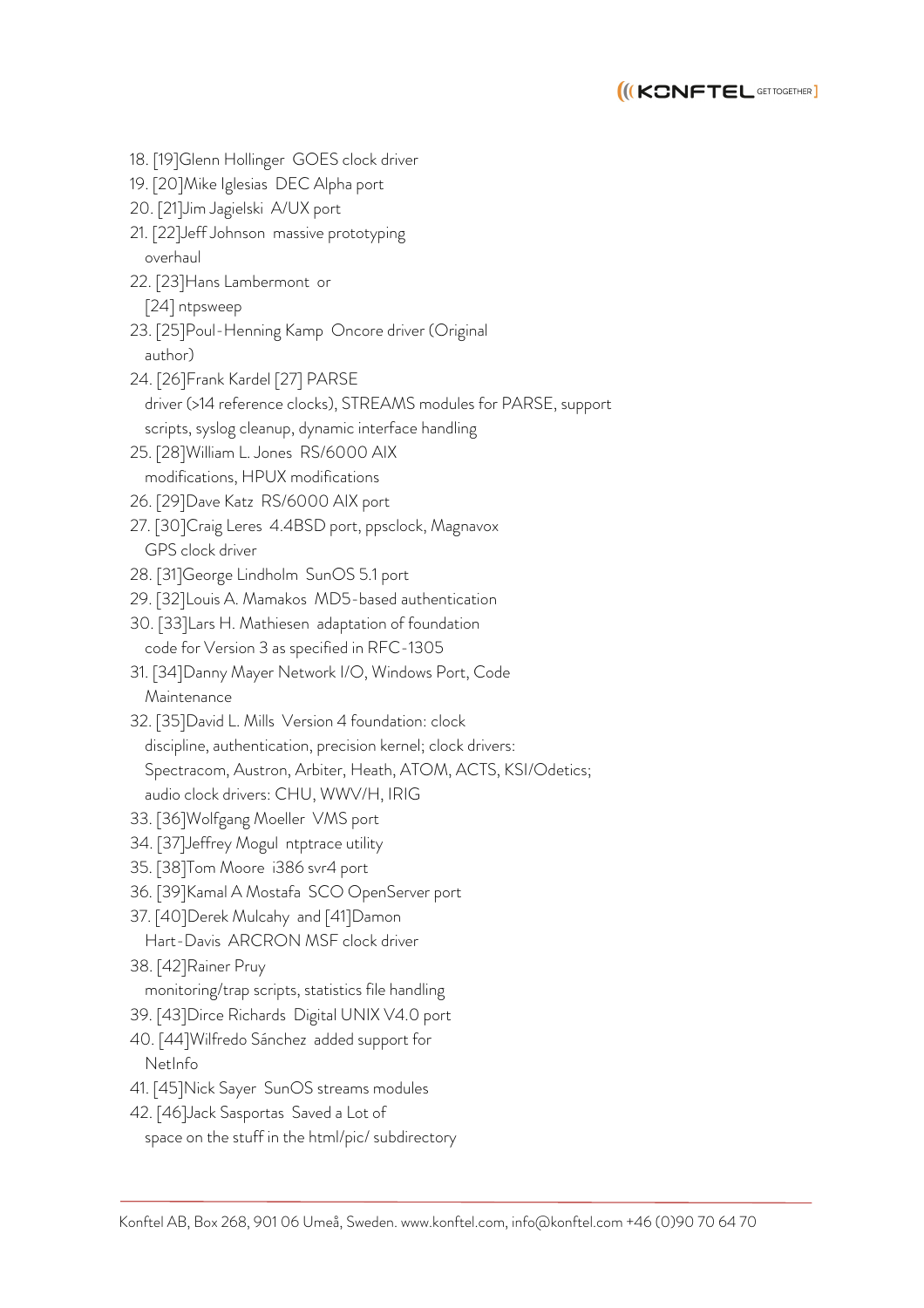

- 43. [47]Ray Schnitzler Unixware1 port
- 44. [48]Michael Shields USNO clock driver
- 45. [49]Jeff Steinman Datum PTS clock driver
- 46. [50]Harlan Stenn GNU automake/autoconfigure makeover, various other bits (see the ChangeLog)
- 47. [51]Kenneth Stone HP-UX port
- 48. [52]Ajit Thyagarajan IP multicast/anycast support
- 49. [53]Tomoaki TSURUOKA TRAK clock driver
- 50. [54]Paul A Vixie TrueTime GPS driver, generic TrueTime clock driver
- 51. [55]Ulrich Windl corrected and validated HTML documents according to the HTML DTD

\_\_\_\_\_\_\_\_\_\_\_\_\_\_\_\_\_\_\_\_\_\_\_\_\_\_\_\_\_\_\_\_\_\_\_\_\_\_\_\_\_\_\_\_\_\_\_\_\_\_\_\_\_\_\_\_\_\_\_\_\_\_\_\_\_

#### References

- 1. mark\_andrews@isc.org
- 2. altmeier@atlsoft.de
- 3. vbais@mailman1.intel.co
- 4. kirkwood@striderfm.intel.com
- 5. michael.barone@lmco.com
- 6. Jean-Francois.Boudreault@viagenie.qc.ca
- 7. karl@owl.HQ.ileaf.com
- 8. greg.brackley@bigfoot.com
- 9. Marc.Brett@westgeo.com
- 10. Piete.Brooks@cl.cam.ac.uk
- 11. reg@dwf.com
- 12. clift@ml.csiro.au
- 13. casey@csc.co.za
- 14. Sven\_Dietrich@trimble.COM
- 15. dundas@salt.jpl.nasa.gov
- 16. duwe@immd4.informatik.uni-erlangen.de
- 17. dennis@mrbill.canet.ca
- 18. jhay@icomtek.csir.co.za
- 19. glenn@herald.usask.ca
- 20. iglesias@uci.edu
- 21. jagubox.gsfc.nasa.gov
- 22. jbj@chatham.usdesign.com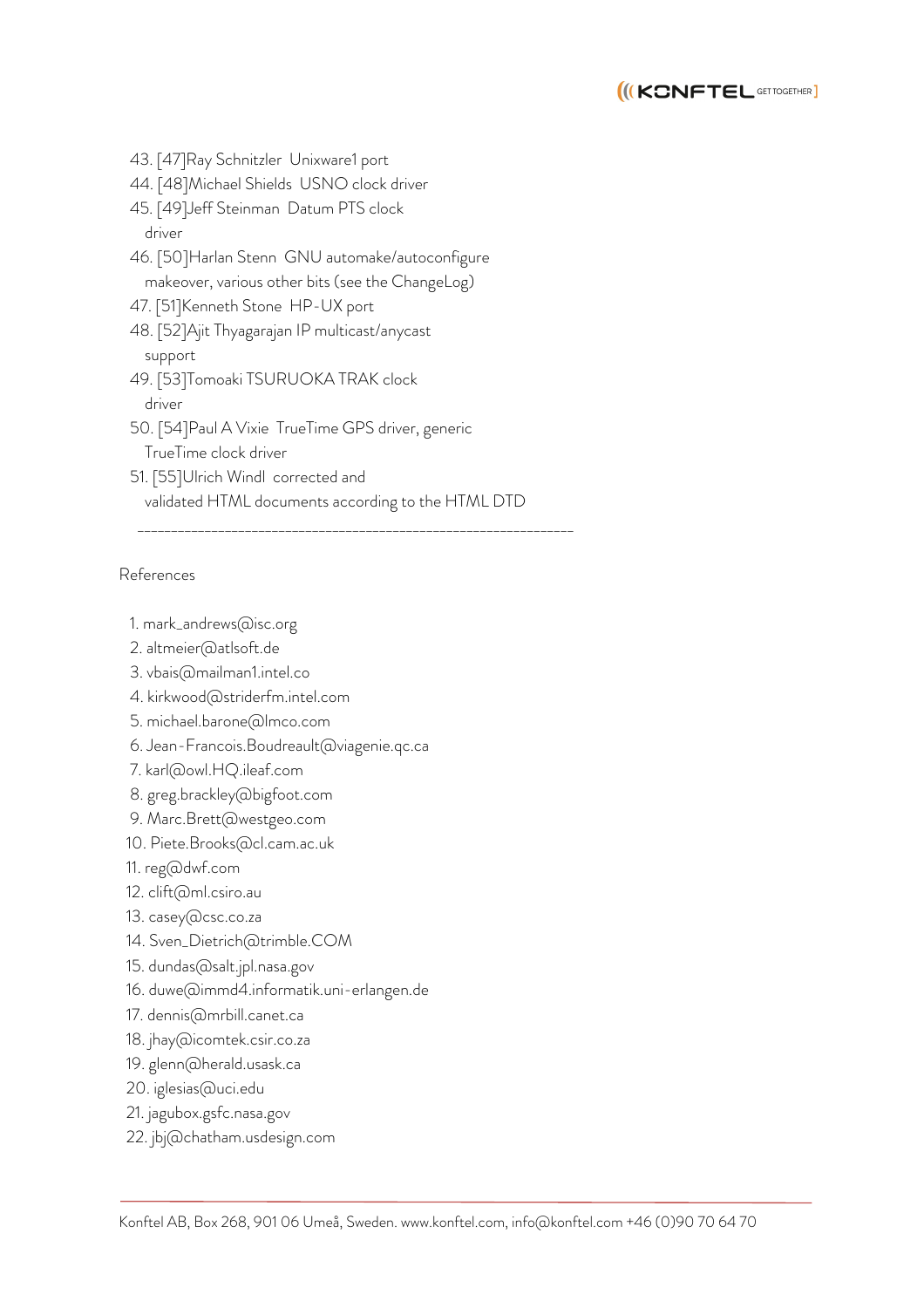

- 23. Hans.Lambermont@nl.origin-it.com
- 24. H.Lambermont@chello.nl
- 25. phk@FreeBSD.ORG
- 26. http://www4.informatik.uni-erlangen.de/%7ekardel
- 27. kardel(at)ntp(dot)org
- 28. jones@hermes.chpc.utexas.edu
- 29. dkatz@cisco.com
- 30. leres@ee.lbl.gov
- 31. lindholm@ucs.ubc.ca
- 32. louie@ni.umd.edu
- 33. thorinn@diku.dk
- 34. mayer@ntp.org
- 35. mills@udel.edu
- 36. moeller@gwdgv1.dnet.gwdg.de
- 37. mogul@pa.dec.com
- 38. tmoore@fievel.daytonoh.ncr.com
- 39. kamal@whence.com
- 40. derek@toybox.demon.co.uk
- 41. d@hd.org
- 42. Rainer.Pruy@informatik.uni-erlangen.de
- 43. dirce@zk3.dec.com
- 44. wsanchez@apple.com
- 45. mrapple@quack.kfu.com
- 46. jack@innovativeinternet.com
- 47. schnitz@unipress.com
- 48. shields@tembel.org
- 49. pebbles.jpl.nasa.gov
- 50. harlan@pfcs.com
- 51. ken@sdd.hp.com
- 52. ajit@ee.udel.edu
- 53. tsuruoka@nc.fukuoka-u.ac.jp
- 54. vixie@vix.com
- 55. Ulrich.Windl@rz.uni-regensburg.de

OpenLDAP license

The OpenLDAP Public License Version 2.8, 17 August 2003

Redistribution and use of this software and associated documentation ("Software"), with or without modification, are permitted provided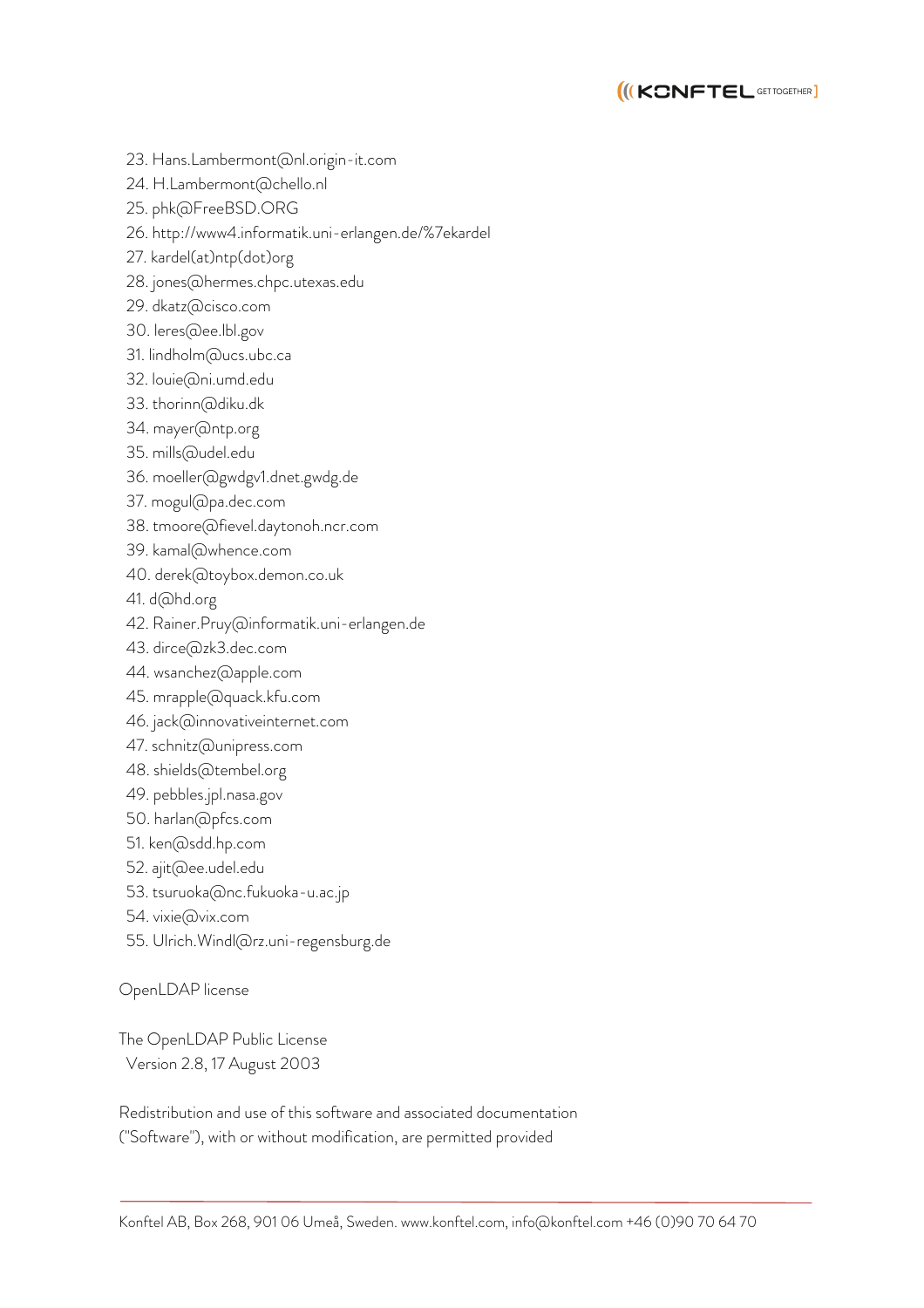

that the following conditions are met:

- 1. Redistributions in source form must retain copyright statements and notices,
- 2. Redistributions in binary form must reproduce applicable copyright statements and notices, this list of conditions, and the following disclaimer in the documentation and/or other materials provided with the distribution, and
- 3. Redistributions must contain a verbatim copy of this document.

The OpenLDAP Foundation may revise this license from time to time. Each revision is distinguished by a version number. You may use this Software under terms of this license revision or under the terms of any subsequent revision of the license.

THIS SOFTWARE IS PROVIDED BY THE OPENLDAP FOUNDATION AND ITS CONTRIBUTORS ``AS IS'' AND ANY EXPRESSED OR IMPLIED WARRANTIES, INCLUDING, BUT NOT LIMITED TO, THE IMPLIED WARRANTIES OF MERCHANTABILITY AND FITNESS FOR A PARTICULAR PURPOSE ARE DISCLAIMED. IN NO EVENT SHALL THE OPENLDAP FOUNDATION, ITS CONTRIBUTORS, OR THE AUTHOR(S) OR OWNER(S) OF THE SOFTWARE BE LIABLE FOR ANY DIRECT, INDIRECT, INCIDENTAL, SPECIAL, EXEMPLARY, OR CONSEQUENTIAL DAMAGES (INCLUDING, BUT NOT LIMITED TO, PROCUREMENT OF SUBSTITUTE GOODS OR SERVICES; LOSS OF USE, DATA, OR PROFITS; OR BUSINESS INTERRUPTION) HOWEVER CAUSED AND ON ANY THEORY OF LIABILITY, WHETHER IN CONTRACT, STRICT LIABILITY, OR TORT (INCLUDING NEGLIGENCE OR OTHERWISE) ARISING IN ANY WAY OUT OF THE USE OF THIS SOFTWARE, EVEN IF ADVISED OF THE POSSIBILITY OF SUCH DAMAGE.

The names of the authors and copyright holders must not be used in advertising or otherwise to promote the sale, use or other dealing in this Software without specific, written prior permission. Title to copyright in this Software shall at all times remain with copyright holders.

OpenLDAP is a registered trademark of the OpenLDAP Foundation.

Copyright 1999-2003 The OpenLDAP Foundation, Redwood City, California, USA. All Rights Reserved. Permission to copy and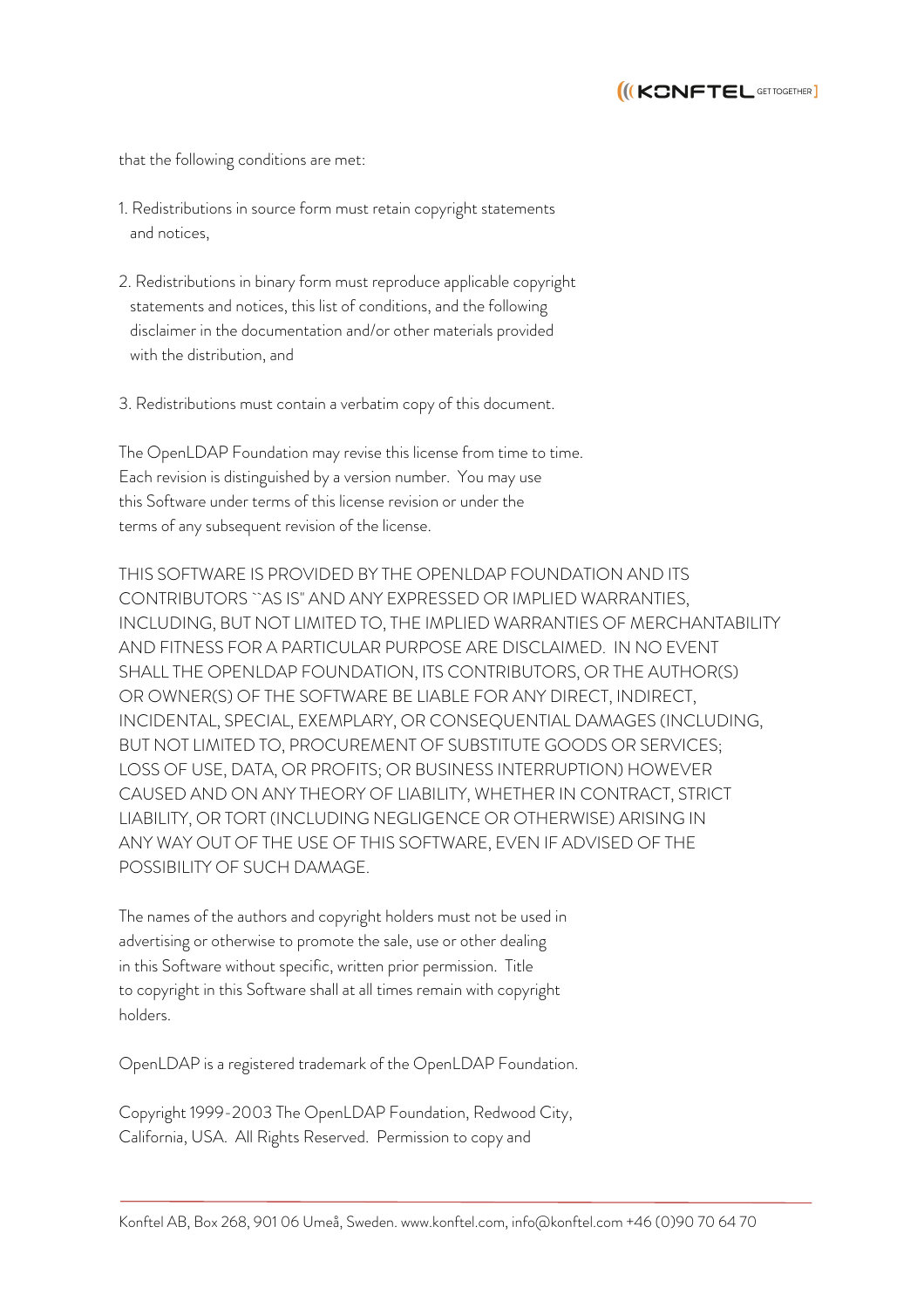

distribute verbatim copies of this document is granted.

OpenSSL license

 LICENSE ISSUES ==============

 The OpenSSL toolkit stays under a dual license, i.e. both the conditions of the OpenSSL License and the original SSLeay license apply to the toolkit. See below for the actual license texts. Actually both licenses are BSD-style Open Source licenses. In case of any license issues related to OpenSSL please contact openssl-core@openssl.org.

OpenSSL License

/\* ==================================================================== \* Copyright (c) 1998-2008 The OpenSSL Project. All rights reserved. \* \* Redistribution and use in source and binary forms, with or without \* modification, are permitted provided that the following conditions \* are met: \* \* 1. Redistributions of source code must retain the above copyright notice, this list of conditions and the following disclaimer. \* \* 2. Redistributions in binary form must reproduce the above copyright notice, this list of conditions and the following disclaimer in the documentation and/or other materials provided with the distribution. \* \* 3. All advertising materials mentioning features or use of this software must display the following acknowledgment: "This product includes software developed by the OpenSSL Project for use in the OpenSSL Toolkit. (http://www.openssl.org/)" \* \* 4. The names "OpenSSL Toolkit" and "OpenSSL Project" must not be used to endorse or promote products derived from this software without prior written permission. For written permission, please contact openssl-core@openssl.org. \*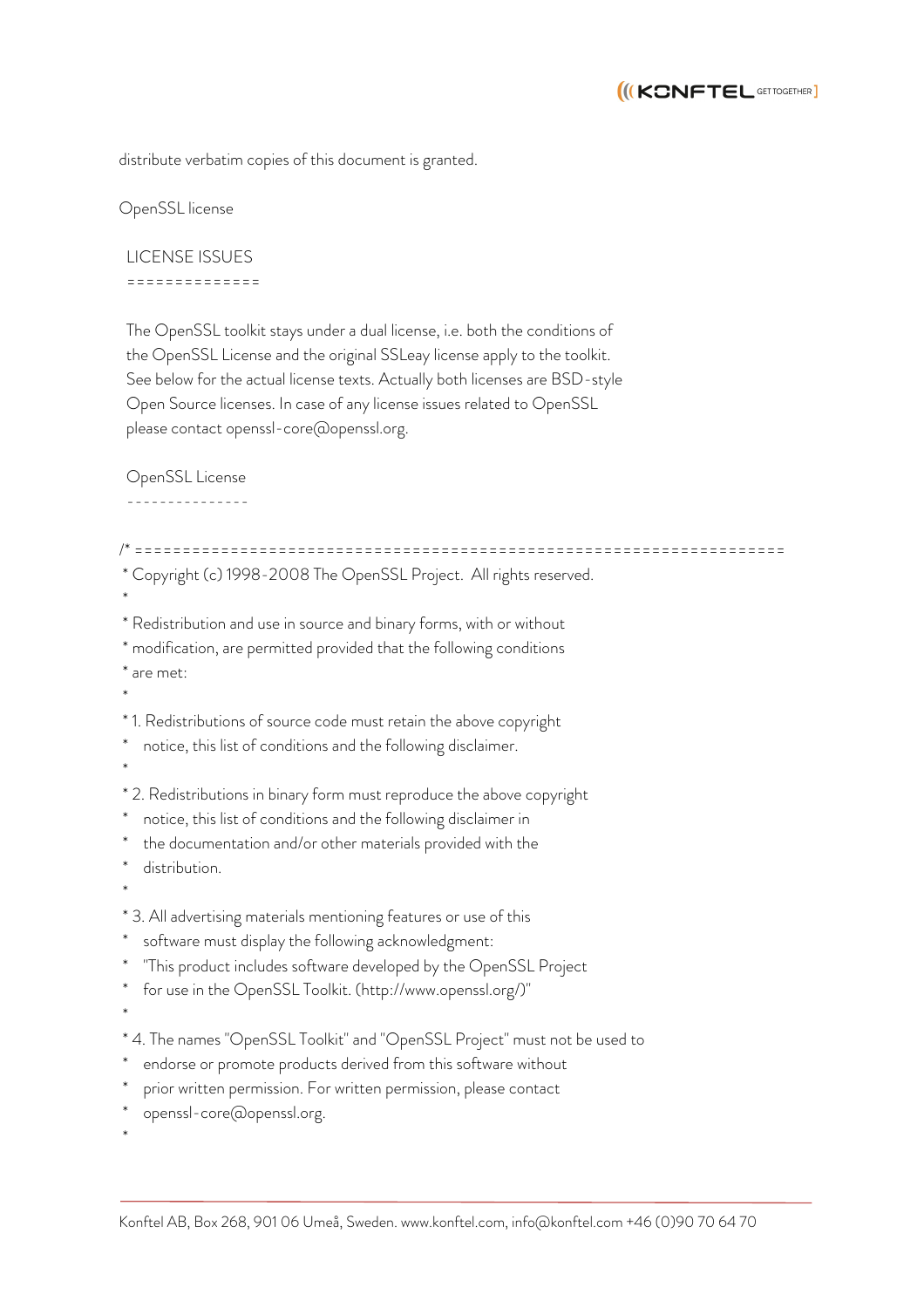

\* 5. Products derived from this software may not be called "OpenSSL"

- nor may "OpenSSL" appear in their names without prior written
- permission of the OpenSSL Project.
- \*

\* 6. Redistributions of any form whatsoever must retain the following

acknowledgment:

"This product includes software developed by the OpenSSL Project

- \* for use in the OpenSSL Toolkit (http://www.openssl.org/)"
- \*

\* THIS SOFTWARE IS PROVIDED BY THE OpenSSL PROJECT ``AS IS'' AND ANY \* EXPRESSED OR IMPLIED WARRANTIES, INCLUDING, BUT NOT LIMITED TO, THE \* IMPLIED WARRANTIES OF MERCHANTABILITY AND FITNESS FOR A PARTICULAR \* PURPOSE ARE DISCLAIMED. IN NO EVENT SHALL THE OpenSSL PROJECT OR \* ITS CONTRIBUTORS BE LIABLE FOR ANY DIRECT, INDIRECT, INCIDENTAL, \* SPECIAL, EXEMPLARY, OR CONSEQUENTIAL DAMAGES (INCLUDING, BUT \* NOT LIMITED TO, PROCUREMENT OF SUBSTITUTE GOODS OR SERVICES; \* LOSS OF USE, DATA, OR PROFITS; OR BUSINESS INTERRUPTION) \* HOWEVER CAUSED AND ON ANY THEORY OF LIABILITY, WHETHER IN CONTRACT, \* STRICT LIABILITY, OR TORT (INCLUDING NEGLIGENCE OR OTHERWISE) \* ARISING IN ANY WAY OUT OF THE USE OF THIS SOFTWARE, EVEN IF ADVISED \* OF THE POSSIBILITY OF SUCH DAMAGE. \* ==================================================================== \* \* This product includes cryptographic software written by Eric Young \* (eay@cryptsoft.com). This product includes software written by Tim \* Hudson (tjh@cryptsoft.com). \* \*/ Original SSLeay License -----------------------

/\* Copyright (C) 1995-1998 Eric Young (eay@cryptsoft.com)

- \* All rights reserved.
- \*

\*

- \* This package is an SSL implementation written
- \* by Eric Young (eay@cryptsoft.com).

\* The implementation was written so as to conform with Netscapes SSL.

- \* This library is free for commercial and non-commercial use as long as
- \* the following conditions are aheared to. The following conditions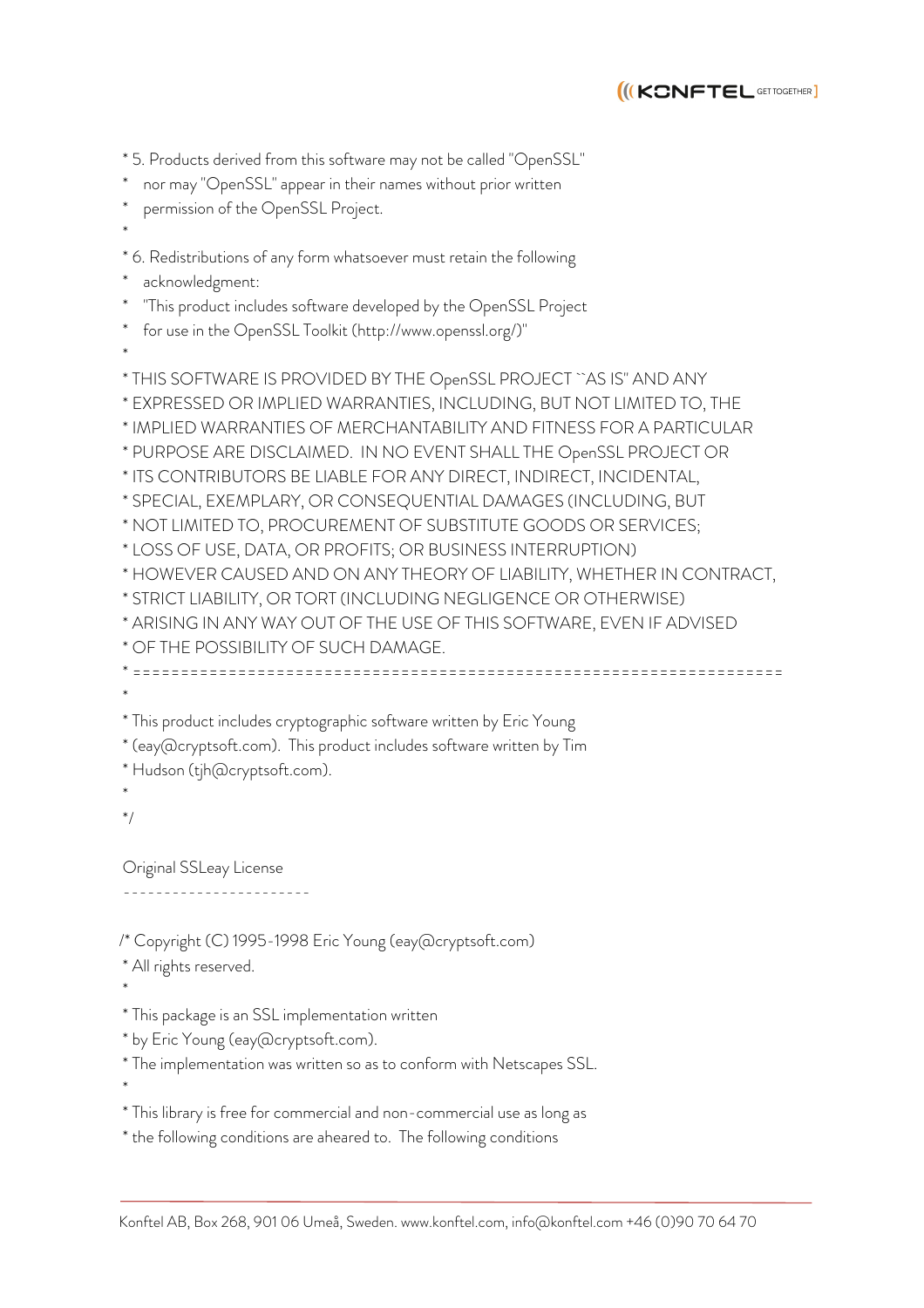

\* apply to all code found in this distribution, be it the RC4, RSA,

\* lhash, DES, etc., code; not just the SSL code. The SSL documentation

\* included with this distribution is covered by the same copyright terms

\* except that the holder is Tim Hudson (tjh@cryptsoft.com).

\*

\* Copyright remains Eric Young's, and as such any Copyright notices in

\* the code are not to be removed.

\* If this package is used in a product, Eric Young should be given attribution

\* as the author of the parts of the library used.

\* This can be in the form of a textual message at program startup or

\* in documentation (online or textual) provided with the package. \*

\* Redistribution and use in source and binary forms, with or without

\* modification, are permitted provided that the following conditions

\* are met:

\*

\* 1. Redistributions of source code must retain the copyright

notice, this list of conditions and the following disclaimer.

\* 2. Redistributions in binary form must reproduce the above copyright

notice, this list of conditions and the following disclaimer in the

documentation and/or other materials provided with the distribution.

\* 3. All advertising materials mentioning features or use of this software

must display the following acknowledgement:

"This product includes cryptographic software written by

\* Eric Young (eay@cryptsoft.com)"

The word 'cryptographic' can be left out if the rouines from the library

being used are not cryptographic related :-).

\* 4. If you include any Windows specific code (or a derivative thereof) from

the apps directory (application code) you must include an acknowledgement:

"This product includes software written by Tim Hudson (tjh@cryptsoft.com)"

\* THIS SOFTWARE IS PROVIDED BY ERIC YOUNG ``AS IS'' AND

\* ANY EXPRESS OR IMPLIED WARRANTIES, INCLUDING, BUT NOT LIMITED TO, THE

\* IMPLIED WARRANTIES OF MERCHANTABILITY AND FITNESS FOR A PARTICULAR PURPOSE

\* ARE DISCLAIMED. IN NO EVENT SHALL THE AUTHOR OR CONTRIBUTORS BE LIABLE

\* FOR ANY DIRECT, INDIRECT, INCIDENTAL, SPECIAL, EXEMPLARY, OR CONSEQUENTIAL

\* DAMAGES (INCLUDING, BUT NOT LIMITED TO, PROCUREMENT OF SUBSTITUTE GOODS

\* OR SERVICES; LOSS OF USE, DATA, OR PROFITS; OR BUSINESS INTERRUPTION)

\* HOWEVER CAUSED AND ON ANY THEORY OF LIABILITY, WHETHER IN CONTRACT, **STRICT** 

\* LIABILITY, OR TORT (INCLUDING NEGLIGENCE OR OTHERWISE) ARISING IN ANY WAY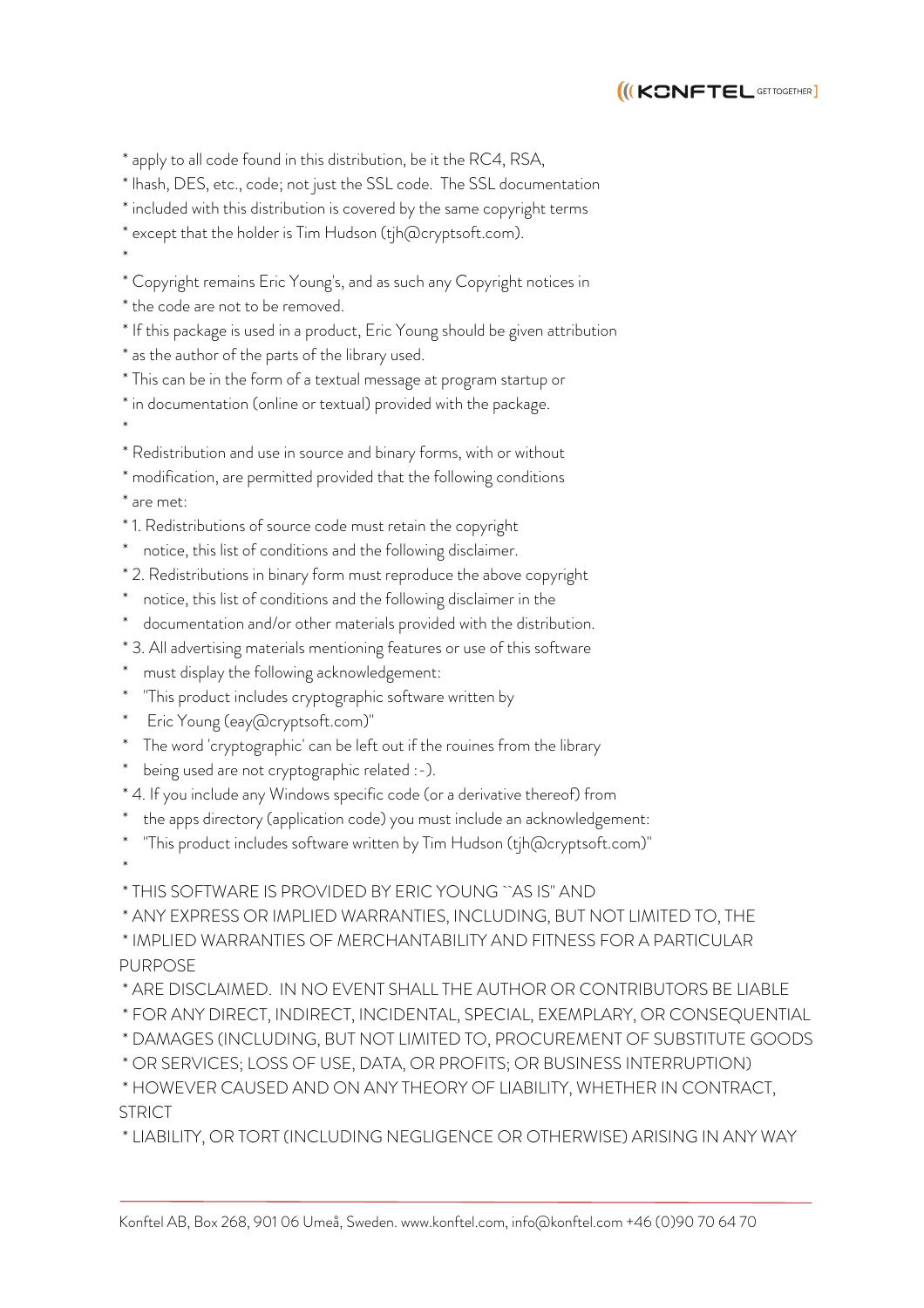

\* OUT OF THE USE OF THIS SOFTWARE, EVEN IF ADVISED OF THE POSSIBILITY OF \* SUCH DAMAGE.

\*

\* The licence and distribution terms for any publically available version or

\* derivative of this code cannot be changed. i.e. this code cannot simply be

- \* copied and put under another distribution licence
- \* [including the GNU Public Licence.]
- \*/

Atmel

\* Copyright (c) 2006, Atmel Corporation

\* All rights reserved.

\*

\* Redistribution and use in source and binary forms, with or without

\* modification, are permitted provided that the following conditions are met:

\*

\* - Redistributions of source code must retain the above copyright notice,

\* this list of conditions and the disclaimer below.

\*

\* - Redistributions in binary form must reproduce the above copyright notice,

\* this list of conditions and the disclaimer below in the documentation and/or

\* other materials provided with the distribution.

\*

\* Atmel's name may not be used to endorse or promote products derived from

\* this software without specific prior written permission.

\*

\* DISCLAIMER: THIS SOFTWARE IS PROVIDED BY ATMEL "AS IS" AND ANY EXPRESS OR

\* IMPLIED WARRANTIES, INCLUDING, BUT NOT LIMITED TO, THE IMPLIED WARRANTIES OF

\* MERCHANTABILITY, FITNESS FOR A PARTICULAR PURPOSE AND NON-INFRINGEMENT ARE

\* DISCLAIMED. IN NO EVENT SHALL ATMEL BE LIABLE FOR ANY DIRECT, INDIRECT,

\* INCIDENTAL, SPECIAL, EXEMPLARY, OR CONSEQUENTIAL DAMAGES (INCLUDING, BUT NOT

\* LIMITED TO, PROCUREMENT OF SUBSTITUTE GOODS OR SERVICES; LOSS OF USE, DATA,

\* OR PROFITS; OR BUSINESS INTERRUPTION) HOWEVER CAUSED AND ON ANY THEORY OF

\* LIABILITY, WHETHER IN CONTRACT, STRICT LIABILITY, OR TORT (INCLUDING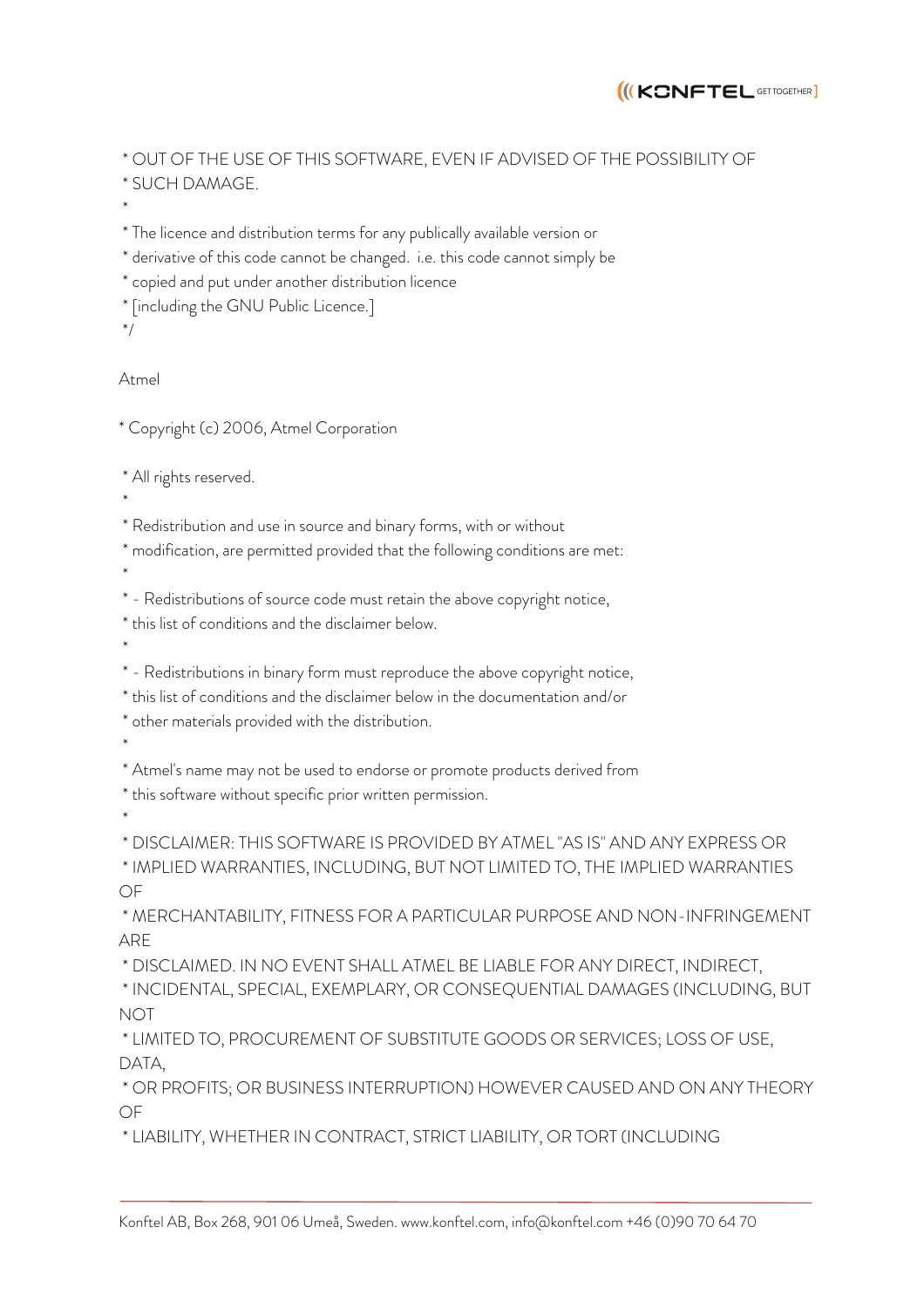

# \* NEGLIGENCE OR OTHERWISE) ARISING IN ANY WAY OUT OF THE USE OF THIS SOFTWARE, \* EVEN IF ADVISED OF THE POSSIBILITY OF SUCH DAMAGE.

Dropbear

Dropbear contains a number of components from different sources, hence there are a few licenses and authors involved. All licenses are fairly non-restrictive.

The majority of code is written by Matt Johnston, under the license below.

Portions of the client-mode work are (c) 2004 Mihnea Stoenescu, under the same license:

Copyright (c) 2002-2006 Matt Johnston Portions copyright (c) 2004 Mihnea Stoenescu All rights reserved.

Permission is hereby granted, free of charge, to any person obtaining a copy of this software and associated documentation files (the "Software"), to deal in the Software without restriction, including without limitation the rights to use, copy, modify, merge, publish, distribute, sublicense, and/or sell copies of the Software, and to permit persons to whom the Software is furnished to do so, subject to the following conditions:

The above copyright notice and this permission notice shall be included in all copies or substantial portions of the Software.

THE SOFTWARE IS PROVIDED "AS IS", WITHOUT WARRANTY OF ANY KIND, EXPRESS OR IMPLIED, INCLUDING BUT NOT LIMITED TO THE WARRANTIES OF MERCHANTABILITY, FITNESS FOR A PARTICULAR PURPOSE AND NONINFRINGEMENT. IN NO EVENT SHALL THE

AUTHORS OR COPYRIGHT HOLDERS BE LIABLE FOR ANY CLAIM, DAMAGES OR OTHER LIABILITY, WHETHER IN AN ACTION OF CONTRACT, TORT OR OTHERWISE, ARISING FROM,

OUT OF OR IN CONNECTION WITH THE SOFTWARE OR THE USE OR OTHER DEALINGS IN THE

SOFTWARE.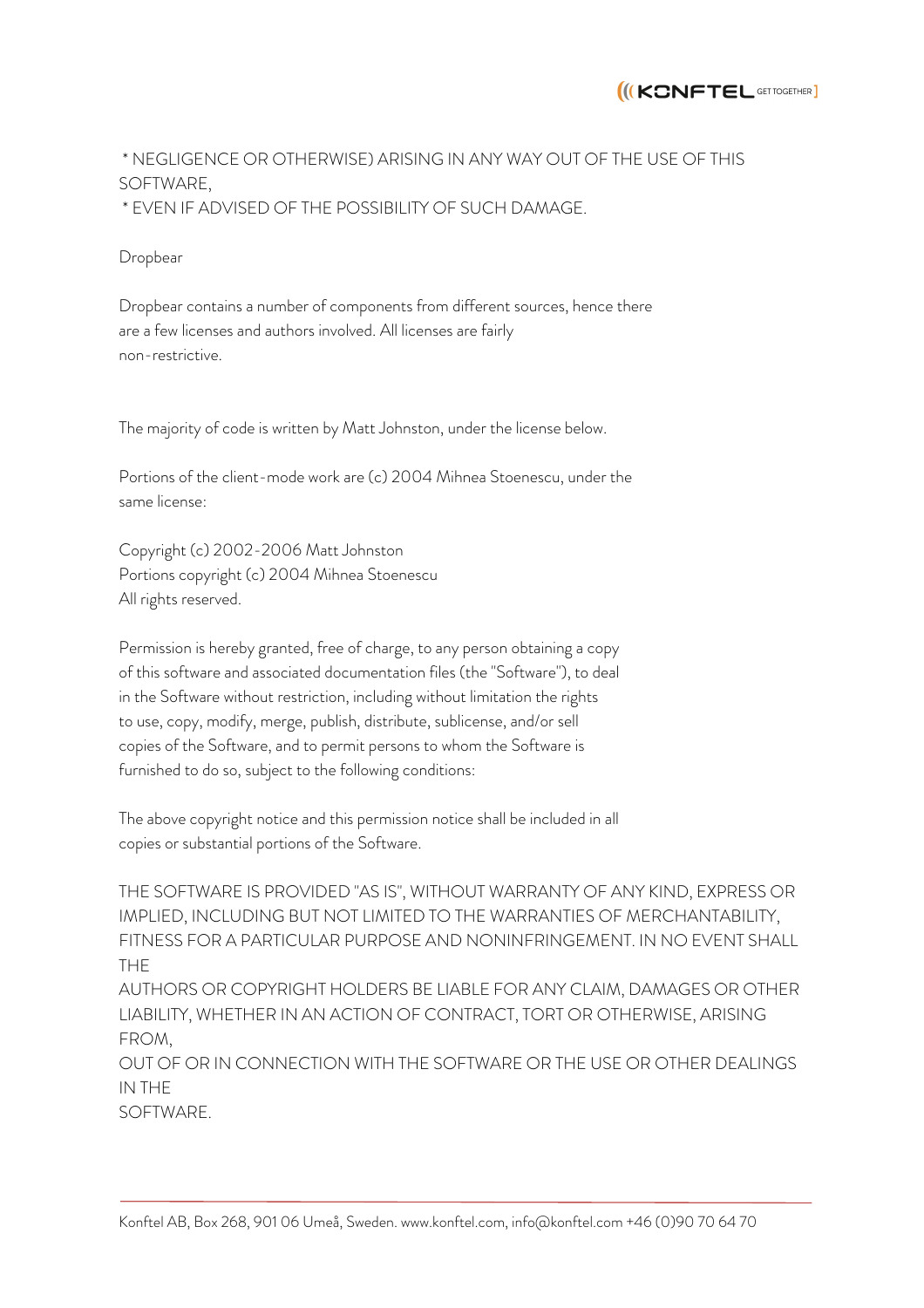

 $=$   $=$   $=$   $=$ 

LibTomCrypt and LibTomMath are written by Tom St Denis, and are Public Domain.

=====

sshpty.c is taken from OpenSSH 3.5p1,

Copyright (c) 1995 Tatu Ylonen , Espoo, Finland

 All rights reserved "As far as I am concerned, the code I have written for this software can be used freely for any purpose. Any derived versions of this software must be clearly marked as such, and if the derived work is incompatible with the protocol description in the RFC file, it must be called by a name other than "ssh" or "Secure Shell". "

 $-$ 

loginrec.c loginrec.h atomicio.h atomicio.c and strlcat() (included in util.c) are from OpenSSH 3.6.1p2, and are licensed under the 2 point BSD license.

loginrec is written primarily by Andre Lucas, atomicio.c by Theo de Raadt.

strlcat() is (c) Todd C. Miller

=====

Import code in keyimport.c is modified from PuTTY's import.c, licensed as follows:

PuTTY is copyright 1997-2003 Simon Tatham.

Portions copyright Robert de Bath, Joris van Rantwijk, Delian Delchev, Andreas Schultz, Jeroen Massar, Wez Furlong, Nicolas Barry, Justin Bradford, and CORE SDI S.A.

Permission is hereby granted, free of charge, to any person obtaining a copy of this software and associated documentation files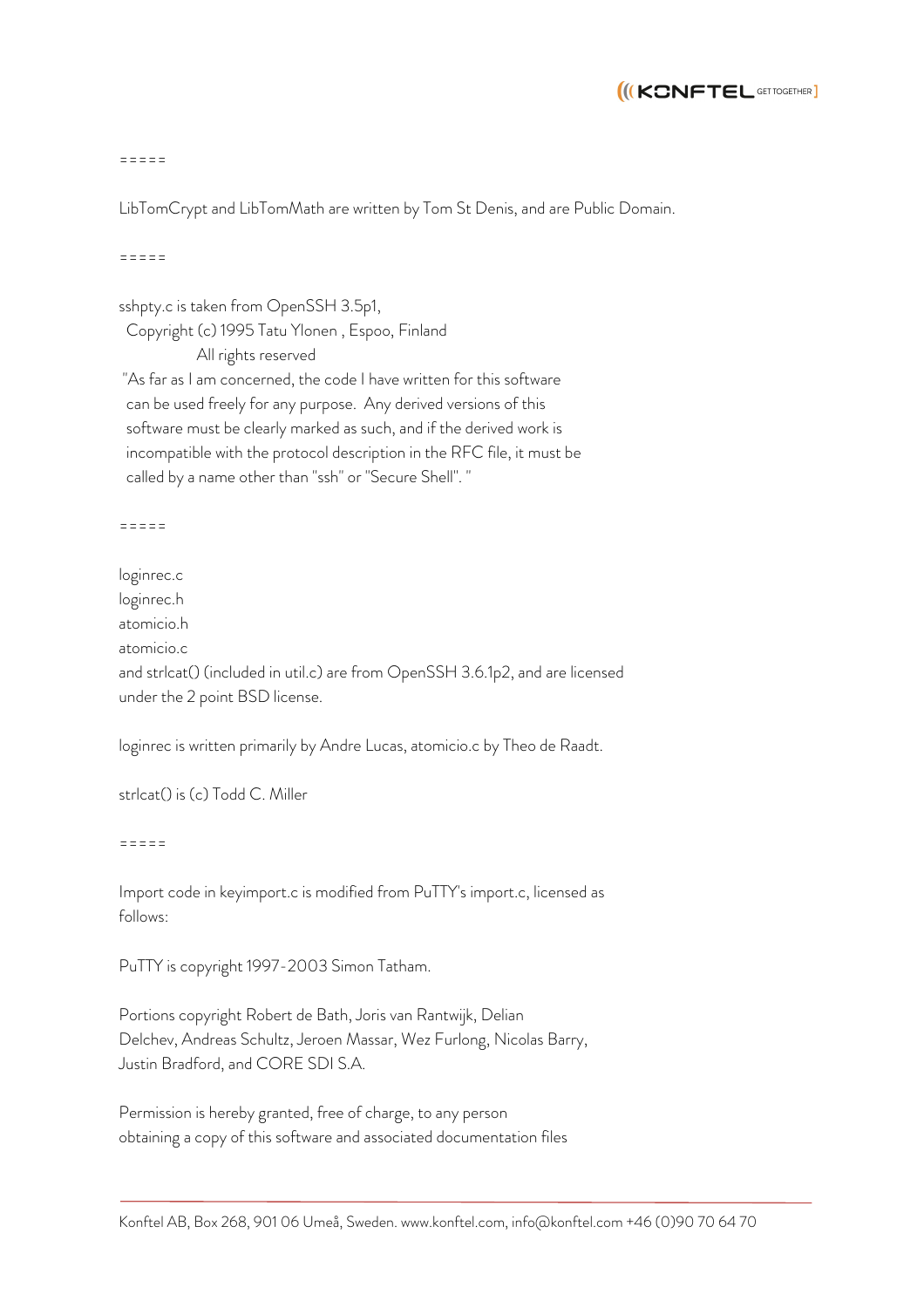

(the "Software"), to deal in the Software without restriction, including without limitation the rights to use, copy, modify, merge, publish, distribute, sublicense, and/or sell copies of the Software, and to permit persons to whom the Software is furnished to do so, subject to the following conditions:

The above copyright notice and this permission notice shall be included in all copies or substantial portions of the Software.

THE SOFTWARE IS PROVIDED "AS IS", WITHOUT WARRANTY OF ANY KIND, EXPRESS OR IMPLIED, INCLUDING BUT NOT LIMITED TO THE WARRANTIES OF MERCHANTABILITY, FITNESS FOR A PARTICULAR PURPOSE AND NONINFRINGEMENT. IN NO EVENT SHALL THE COPYRIGHT HOLDERS BE LIABLE FOR ANY CLAIM, DAMAGES OR OTHER LIABILITY, WHETHER IN AN ACTION OF CONTRACT, TORT OR OTHERWISE, ARISING FROM, OUT OF OR IN CONNECTION WITH THE SOFTWARE OR THE USE OR OTHER DEALINGS IN THE SOFTWARE.

## Expat

Copyright (c) 1998, 1999, 2000 Thai Open Source Software Center Ltd and Clark Cooper Copyright (c) 2001, 2002, 2003, 2004, 2005, 2006 Expat maintainers.

Permission is hereby granted, free of charge, to any person obtaining a copy of this software and associated documentation files (the "Software"), to deal in the Software without restriction, including without limitation the rights to use, copy, modify, merge, publish, distribute, sublicense, and/or sell copies of the Software, and to permit persons to whom the Software is furnished to do so, subject to the following conditions:

The above copyright notice and this permission notice shall be included in all copies or substantial portions of the Software.

THE SOFTWARE IS PROVIDED "AS IS", WITHOUT WARRANTY OF ANY KIND, EXPRESS OR IMPLIED, INCLUDING BUT NOT LIMITED TO THE WARRANTIES OF MERCHANTABILITY, FITNESS FOR A PARTICULAR PURPOSE AND NONINFRINGEMENT. IN NO EVENT SHALL THE AUTHORS OR COPYRIGHT HOLDERS BE LIABLE FOR ANY CLAIM, DAMAGES OR OTHER LIABILITY, WHETHER IN AN ACTION OF CONTRACT, TORT OR OTHERWISE, ARISING FROM, OUT OF OR IN CONNECTION WITH THE SOFTWARE OR THE USE OR OTHER DEALINGS IN THE SOFTWARE.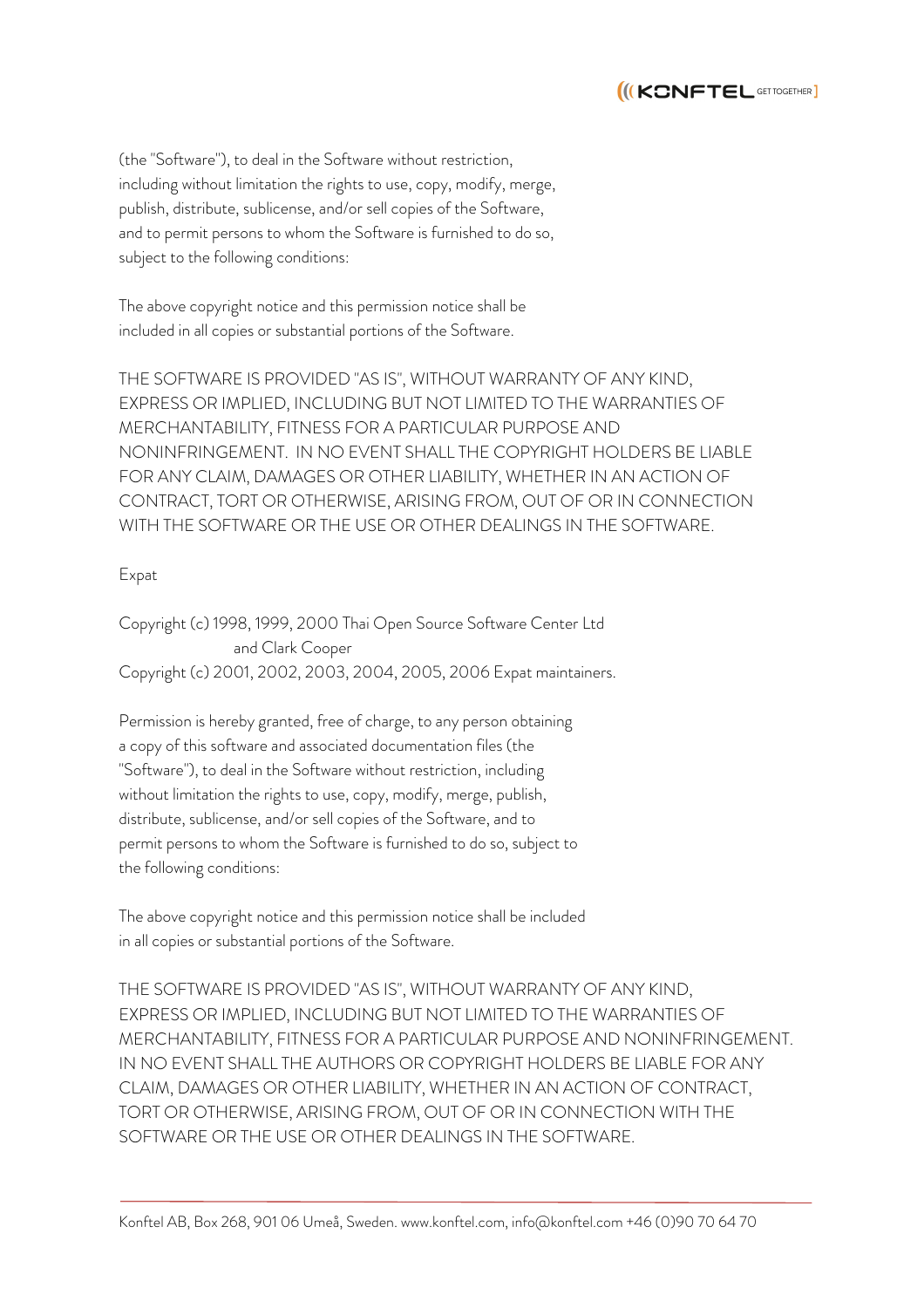

libstd++

Runtime exception to GPL v2 for libstd++

// Copyright (C) 2004, 2005, 2006 Free Software Foundation, Inc. //

// This file is part of the GNU ISO C++ Library. This library is free // software; you can redistribute it and/or modify it under the // terms of the GNU General Public License as published by the // Free Software Foundation; either version 2, or (at your option) // any later version.

// This library is distributed in the hope that it will be useful, // but WITHOUT ANY WARRANTY; without even the implied warranty of // MERCHANTABILITY or FITNESS FOR A PARTICULAR PURPOSE. See the // GNU General Public License for more details.

// You should have received a copy of the GNU General Public License along // with this library; see the file COPYING. If not, write to the Free // Software Foundation, 51 Franklin Street, Fifth Floor, Boston, MA 02110-1301, // USA.

// As a special exception, you may use this file as part of a free software // library without restriction. Specifically, if other files instantiate // templates or use macros or inline functions from this file, or you compile // this file and link it with other files to produce an executable, this // file does not by itself cause the resulting executable to be covered by // the GNU General Public License. This exception does not however // invalidate any other reasons why the executable file might be covered by // the GNU General Public License.

Lua

Lua License -----------

Lua is licensed under the terms of the MIT license reproduced below. This means that Lua is free software and can be used for both academic and commercial purposes at absolutely no cost.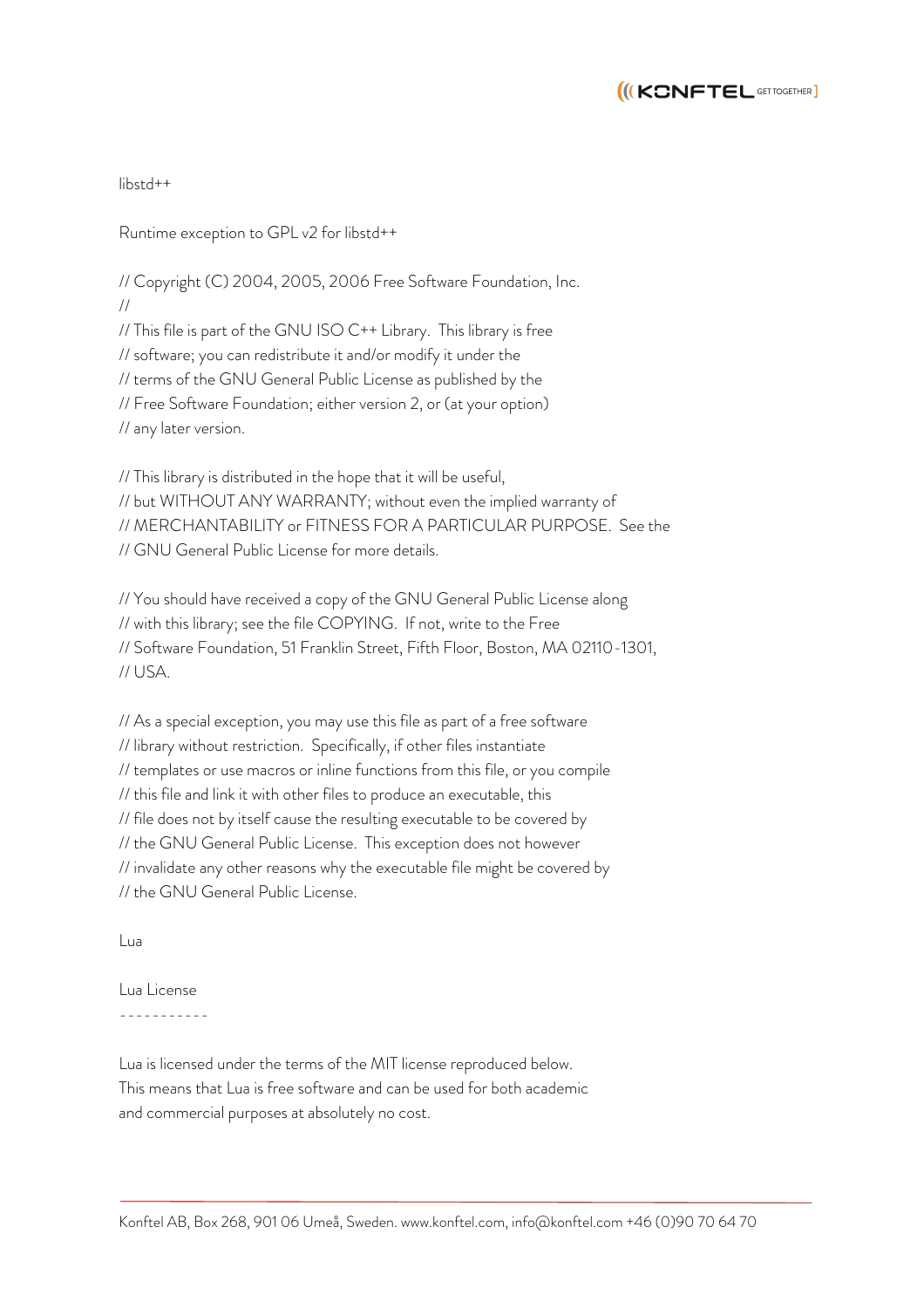

For details and rationale, see http://www.lua.org/license.html .

======================================================================== =======

Copyright (C) 1994-2008 Lua.org, PUC-Rio.

Permission is hereby granted, free of charge, to any person obtaining a copy of this software and associated documentation files (the "Software"), to deal in the Software without restriction, including without limitation the rights to use, copy, modify, merge, publish, distribute, sublicense, and/or sell copies of the Software, and to permit persons to whom the Software is furnished to do so, subject to the following conditions:

The above copyright notice and this permission notice shall be included in all copies or substantial portions of the Software.

THE SOFTWARE IS PROVIDED "AS IS", WITHOUT WARRANTY OF ANY KIND, EXPRESS OR IMPLIED, INCLUDING BUT NOT LIMITED TO THE WARRANTIES OF MERCHANTABILITY, FITNESS FOR A PARTICULAR PURPOSE AND NONINFRINGEMENT. IN NO EVENT SHALL THE

AUTHORS OR COPYRIGHT HOLDERS BE LIABLE FOR ANY CLAIM, DAMAGES OR OTHER LIABILITY, WHETHER IN AN ACTION OF CONTRACT, TORT OR OTHERWISE, ARISING FROM,

OUT OF OR IN CONNECTION WITH THE SOFTWARE OR THE USE OR OTHER DEALINGS IN

THE SOFTWARE.

```
========================================================================
=======
```
(end of COPYRIGHT)

LuaXML

LuaXML License

LuaXML is licensed under the terms of the MIT license reproduced below, the same as Lua itself. This means that LuaXML is free software and can be used for both academic and commercial purposes at absolutely no cost.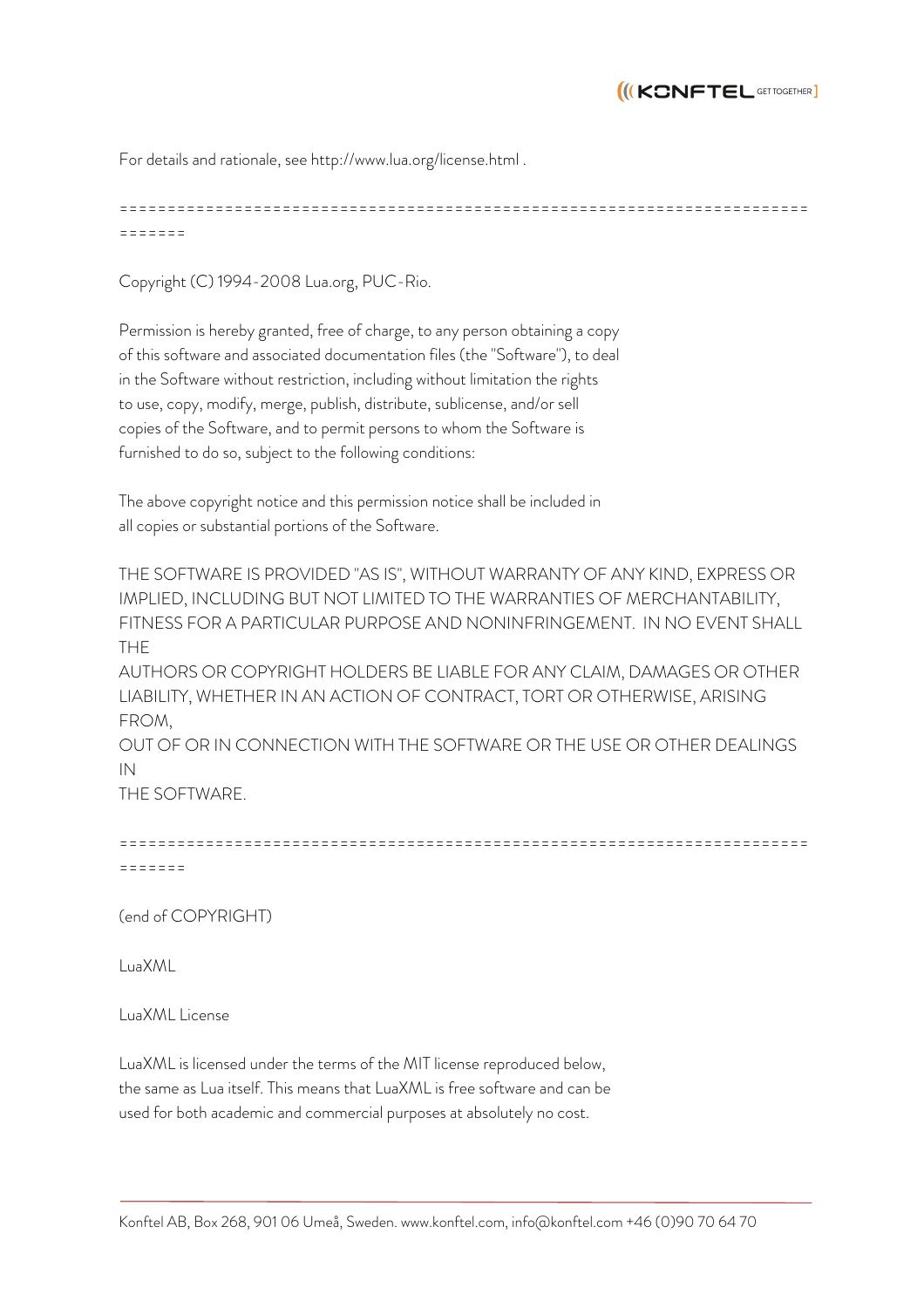

### Copyright (C) 2007-2008 by Gerald Franz, www.viremo.de

Permission is hereby granted, free of charge, to any person obtaining a copy of this software and associated documentation files (the "Software"), to deal in the Software without restriction, including without limitation the rights to use, copy, modify, merge, publish, distribute, sublicense, and/or sell copies of the Software, and to permit persons to whom the Software is furnished to do so, subject to the following conditions:

The above copyright notice and this permission notice shall be included in all copies or substantial portions of the Software.

THE SOFTWARE IS PROVIDED "AS IS", WITHOUT WARRANTY OF ANY KIND, EXPRESS OR IMPLIED, INCLUDING BUT NOT LIMITED TO THE WARRANTIES OF MERCHANTABILITY, FITNESS FOR A PARTICULAR PURPOSE AND NONINFRINGEMENT. IN NO EVENT SHALL THE

AUTHORS OR COPYRIGHT HOLDERS BE LIABLE FOR ANY CLAIM, DAMAGES OR OTHER LIABILITY, WHETHER IN AN ACTION OF CONTRACT, TORT OR OTHERWISE, ARISING FROM,

OUT OF OR IN CONNECTION WITH THE SOFTWARE OR THE USE OR OTHER DEALINGS IN

THE SOFTWARE.

### zlib

/\* zlib.h -- interface of the 'zlib' general purpose compression library version 1.2.3, July 18th, 2005

Copyright (C) 1995-2005 Jean-loup Gailly and Mark Adler

 This software is provided 'as-is', without any express or implied warranty. In no event will the authors be held liable for any damages arising from the use of this software.

 Permission is granted to anyone to use this software for any purpose, including commercial applications, and to alter it and redistribute it freely, subject to the following restrictions:

 1. The origin of this software must not be misrepresented; you must not claim that you wrote the original software. If you use this software in a product, an acknowledgment in the product documentation would be